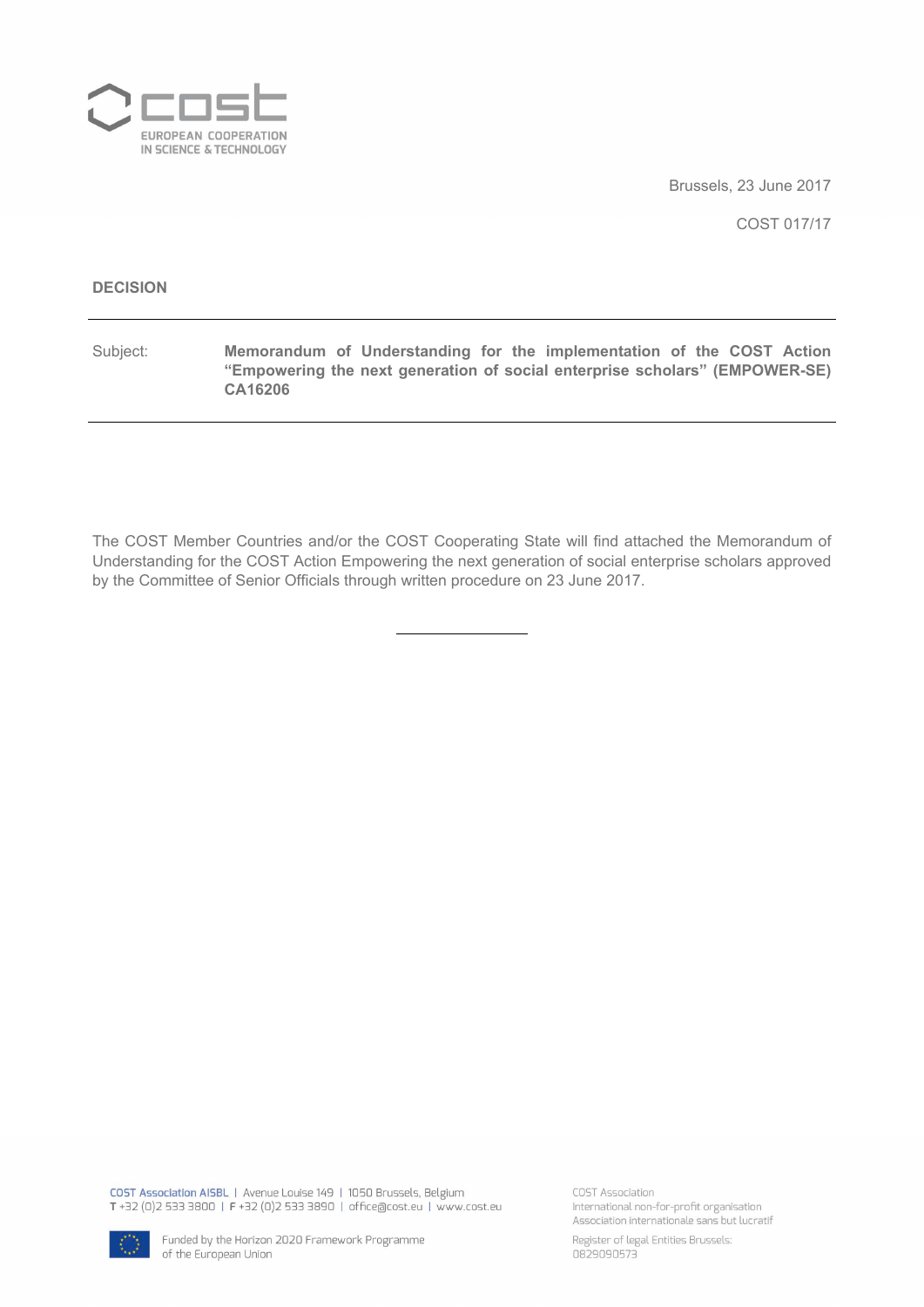

#### **MEMORANDUM OF UNDERSTANDING**

For the implementation of a COST Action designated as

#### **COST Action CA16206**

#### **EMPOWERING THE NEXT GENERATION OF SOCIAL ENTERPRISE SCHOLARS (EMPOWER-SE)**

The COST Member Countries and/or the COST Cooperating State, accepting the present Memorandum of Understanding (MoU) wish to undertake joint activities of mutual interest and declare their common intention to participate in the COST Action (the Action), referred to above and described in the Technical Annex of this MoU.

The Action will be carried out in accordance with the set of COST Implementation Rules approved by the Committee of Senior Officials (CSO), or any new document amending or replacing them:

- a. "Rules for Participation in and Implementation of COST Activities" (COST 132/14);
- b. "COST Action Proposal Submission, Evaluation, Selection and Approval" (COST 133/14);
- c. "COST Action Management, Monitoring and Final Assessment" (COST 134/14);
- d. "COST International Cooperation and Specific Organisations Participation" (COST 135/14).

The main aim and objective of the Action is to achieve a full understanding of the diversity of SE models across Europe and globally, their conditions of emergence and development and their contribution to the general interest.. This will be achieved through the specific objectives detailed in the Technical Annex.

The economic dimension of the activities carried out under the Action has been estimated, on the basis of information available during the planning of the Action, at EUR 120 million in 2016.

The MoU will enter into force once at least five (5) COST Member Countries and/or COST Cooperating State have accepted it, and the corresponding Management Committee Members have been appointed, as described in the CSO Decision COST 134/14.

The COST Action will start from the date of the first Management Committee meeting and shall be implemented for a period of four (4) years, unless an extension is approved by the CSO following the procedure described in the CSO Decision COST 134/14.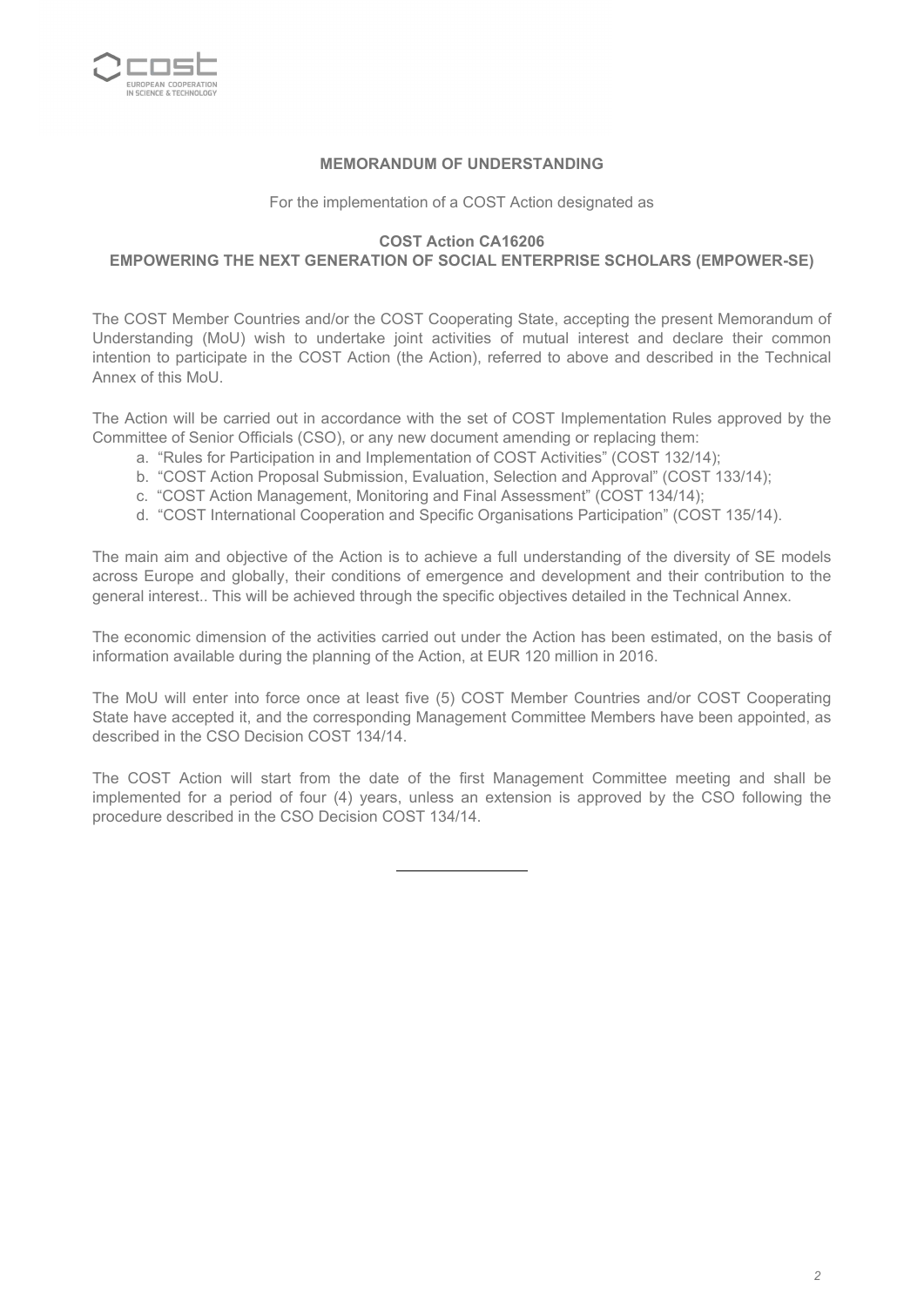

#### **OVERVIEW**

#### **Summary**

Social enterprise (SE) are organizations which combine an entrepreneurial dynamic to provide services or goods with a primacy of social aims. SE naturally cross various types of borders; sectoral (public, business, cooperatives, associations), resources (drawing them from the market, public procurement, grants, and philanthropy) and activity fields (personal services, finance, recycling industry, energy and transport, food supply chains...).

#### This EMPOWER-SE Action aims at

(1) contributing to a comprehensive understanding of the diversity of SE models emerging across Europe and globally; their conditions of emergence and development; and their contribution to key industries for the development of sustainable societies by overcoming existing fragmentation in the levels of knowledge from both a geographical and a disciplinary point of view;

(2) empowering the next generation of SE scholars, focusing on expanding the SE scientific community to less research-intensive countries where it is still embryonic or non-existing; and

(3) fostering evidence-based policy from local to European levels and supporting the development of SE and their eco-systems in synergy with main industry representatives and stakeholders. The Action will implement networking mechanisms (working groups, conferences, meetings, workshops for policy-makers, local stakeholder talks, short-term scientific missions, training schools, communication tools including stakeholders briefs, and web-based dissemination) to connect fragmented communities and to contribute to closing the gap between the scientific community, policy- makers and society throughout Europe and beyond.

| <b>Areas of Expertise Relevant for the Action</b>                                                                                                                                                                                    | Keywords                         |
|--------------------------------------------------------------------------------------------------------------------------------------------------------------------------------------------------------------------------------------|----------------------------------|
| • Political Science: Social policies, welfare state                                                                                                                                                                                  | • social enterprise              |
| <b>Economics and business: Organization studies</b>                                                                                                                                                                                  | • social economy                 |
| <b>Example 3 Example 2 Conventsal Example 3 Example 3 Example 3 Example 3 Example 3 Example 3 Example 3 Example 3 Example 3 Example 3 Example 3 Example 3 Example 3 Example 3 Example 3 Example 3 Example 3 Example 3 Example 3 </b> | $\bullet$ third sector           |
|                                                                                                                                                                                                                                      | • social and societal challenges |

#### **Specific Objectives**

To achieve the main objective described in this MoU, the following specific objectives shall be accomplished:

#### Research Coordination

• Identifying and bridging the variety of SE conceptions and models in each national contexts thus reflecting the diversity of welfare regimes, and socio-economics contexts by bringing together researchers from different geographical areas.

● Bridging different epistemological traditions (business, economics, sociology, political science, psychology, education, geography ansd other social sciences.

● Gathering evidence and analysing the innovative contribution of SE in at least five key industries for the development of sustainable societies (migration, renewable energy and transport, health and social care, food supply chains, social finance, circular economy etc).

● Equipping major non-research SE stakeholders with robust knowledge to understand the different models of SE and the institutional factors and organizational choices that shape these models in order to develop a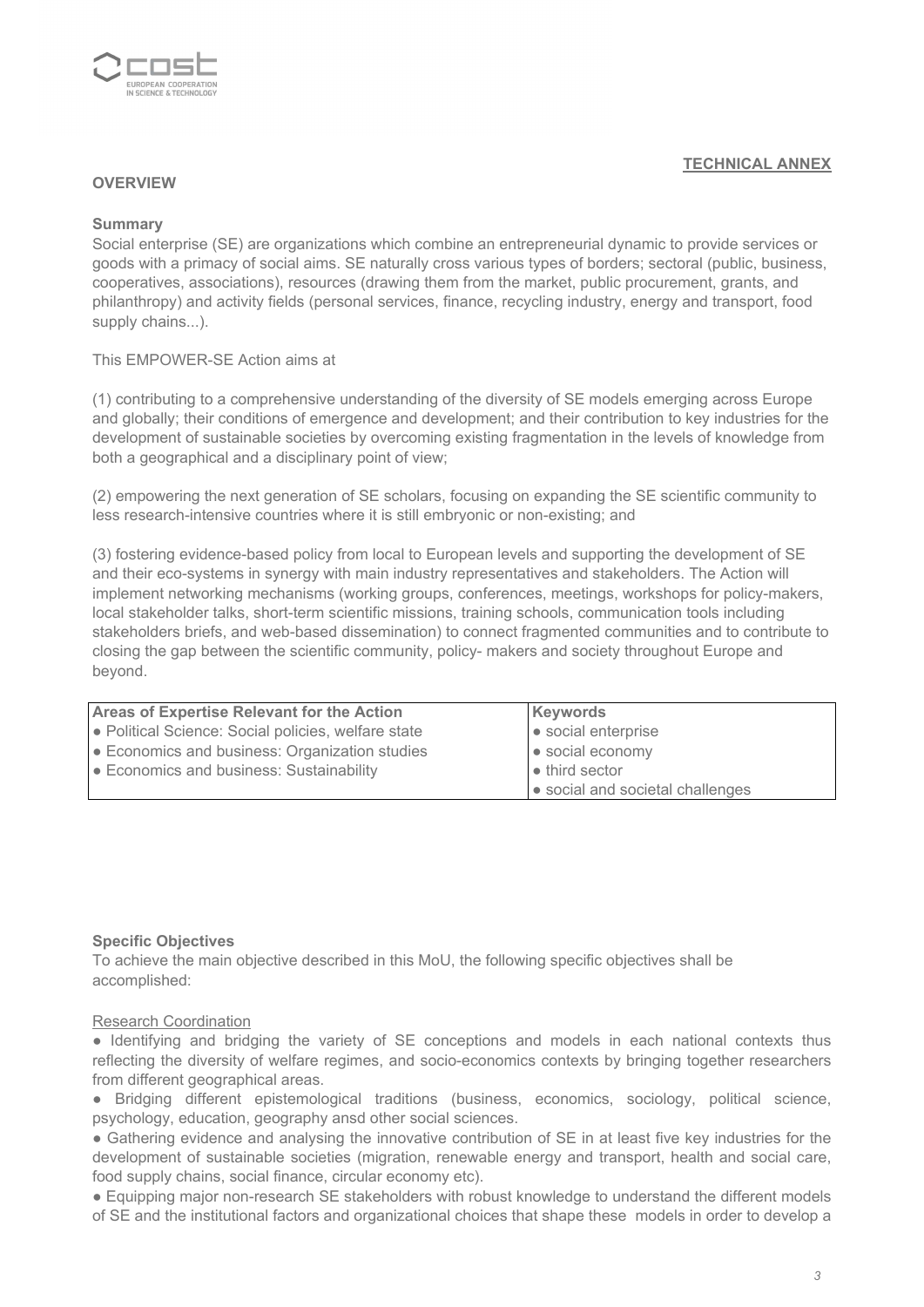

supportive eco-system including relevant social, labour and economic policies through the organization local talks.

#### **Capacity Building**

● Gather scholars from different disciplines and geographical backgrounds to bridge separate geographical and disciplinary boundaries in the development of SE knowledge (66 proposers + scholars participating in the conferences and workshops).

● Integrate researchers from COST inclusiveness target countries and young scholars into the international SE research community with the support of established scholars.

● Train and strengthen a pluridisciplinary community of PhD students in the field of SE particularly, from COST inclusiveness target countries.

● Foster new comparative research proposals, joint publications and mobility actions for enhancing comparative International research projects on SE.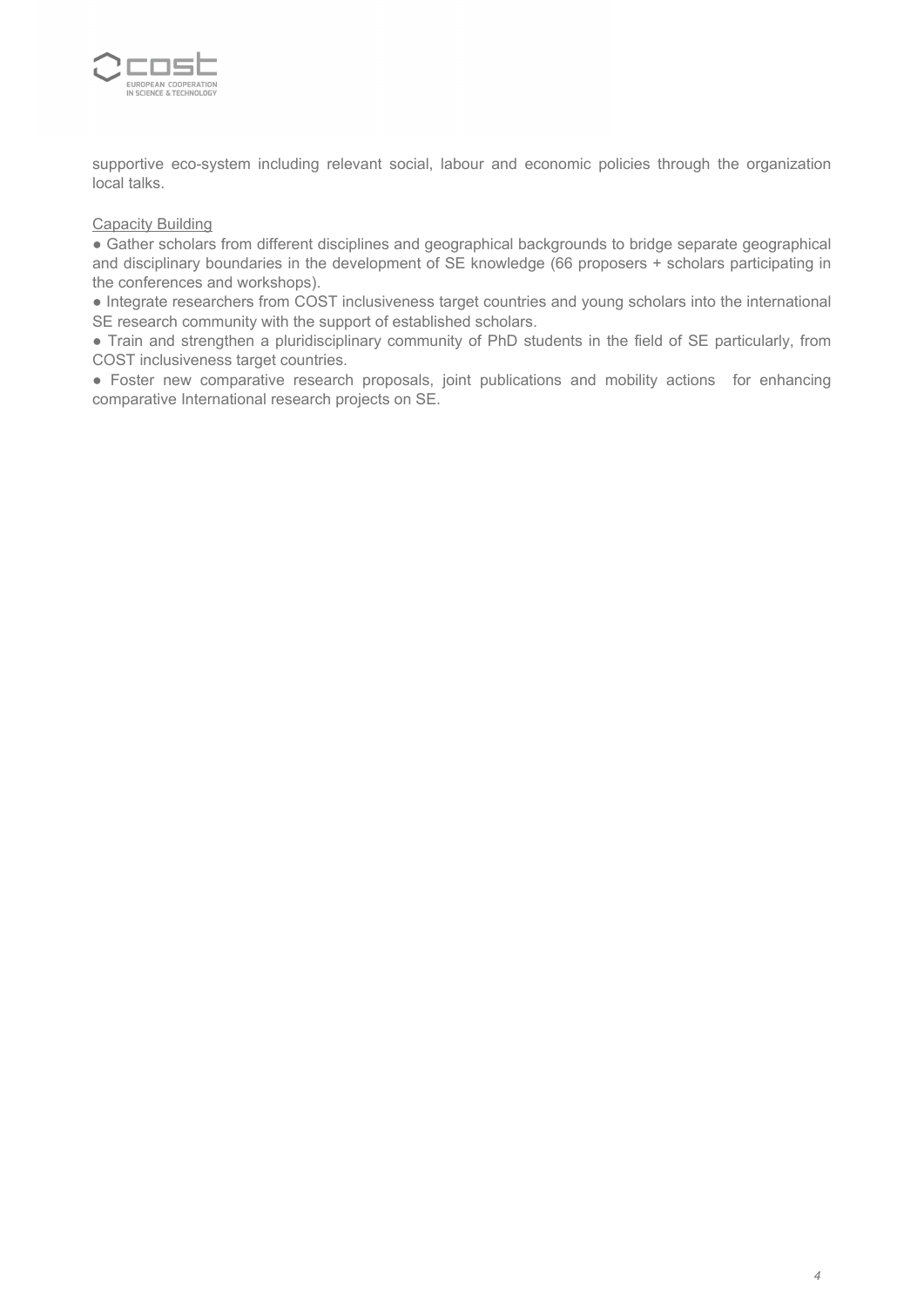

# **1) S&T EXCELLENCE**

# **A) CHALLENGE**

### I) DESCRIPTION OF THE CHALLENGE (MAIN AIM)

The concept of social enterprise (SE), loosely defined as "organizations which combine an entrepreneurial dynamic to provide services or goods with a primacy of social aims", emerged 20 years ago but has only boomed in the past decade both in science, in praxis and policymaking (European Commission, 2015, 2016; Expert Group on Social Entrepreneurship of the European Commission (GECES), 2016). The contribution that SEs make to society is recognized: "Social enterprises contribute to smart growth by responding with social innovation to needs that have not yet been met; they create sustainable growth by taking into account their environmental impact and by their long-term vision; they are at the heart of inclusive growth due to their emphasis on people and social cohesion." (European Commission, 2011: 3).

SEs naturally cross various types of borders; sectoral (public, business, cooperatives, associations), resources (drawing them from the market, public procurement, grants, and philanthropy) and activity fields (Defourny et Nyssens, 2016). The social missions of SEs guide the activity field where they operate ranging from more traditional ones (access to social services and health, work integration) to the most innovative ones (migration, ageing, finance, energy and transport, food supply chains, circular economy, collaborative economy, commons, etc.).

In fact, SEs have existed since well before the mid-1990s. Indeed, the third sector, often called the non-profit sector, the voluntary sector or the social (and solidarity) economy has long witnessed entrepreneurial dynamics which resulted in innovative solutions for providing services or goods to communities whose needs were neither met by private companies nor by public providers (Salomon, 1987). However, the concept of "social enterprise" is now gaining a fast growing interest globally along with two closely related terms, namely "social entrepreneur" and "social entrepreneurship" (Mair & Marti 2006; Nicholls 2010; Bacq & Janssen, 2011).

In the last two decades, the quest for a widely accepted definition of SE has been a central feature of a number of publications. In spite of many attempts, a number of key criteria have emerged including: the specific role of individual social entrepreneurs as described by Dees (1998); the place of social innovation from the works of Young (1983) through those of Mulgan (2007); the search for market income as developed by Skloot (1983); the allocation of profits to the fulfilment of the social mission as specified by the British government (DTI, 2002) and the issue of governance to achieve a sustainable balance between economic and social objectives (Hulgård & Pestoff, 2014). The role of different actors - civil society, state and businesses - in the institutionalisation process of SEs is also widely debated (Evers & Laville, 2004).

Various tentative definitions, combining some or all of these features, were put forward but they often created confusion among researchers, policy-makers, observers and new comers to the "SE field". Differences between the meanings of SE in continental Europe and the Anglo-

COST Association AISBL | Avenue Louise 149 | 1050 Brussels, Belgium T+32 (0)2 533 3800 | F+32 (0)2 533 3890 | office@cost.eu | www.cost.eu

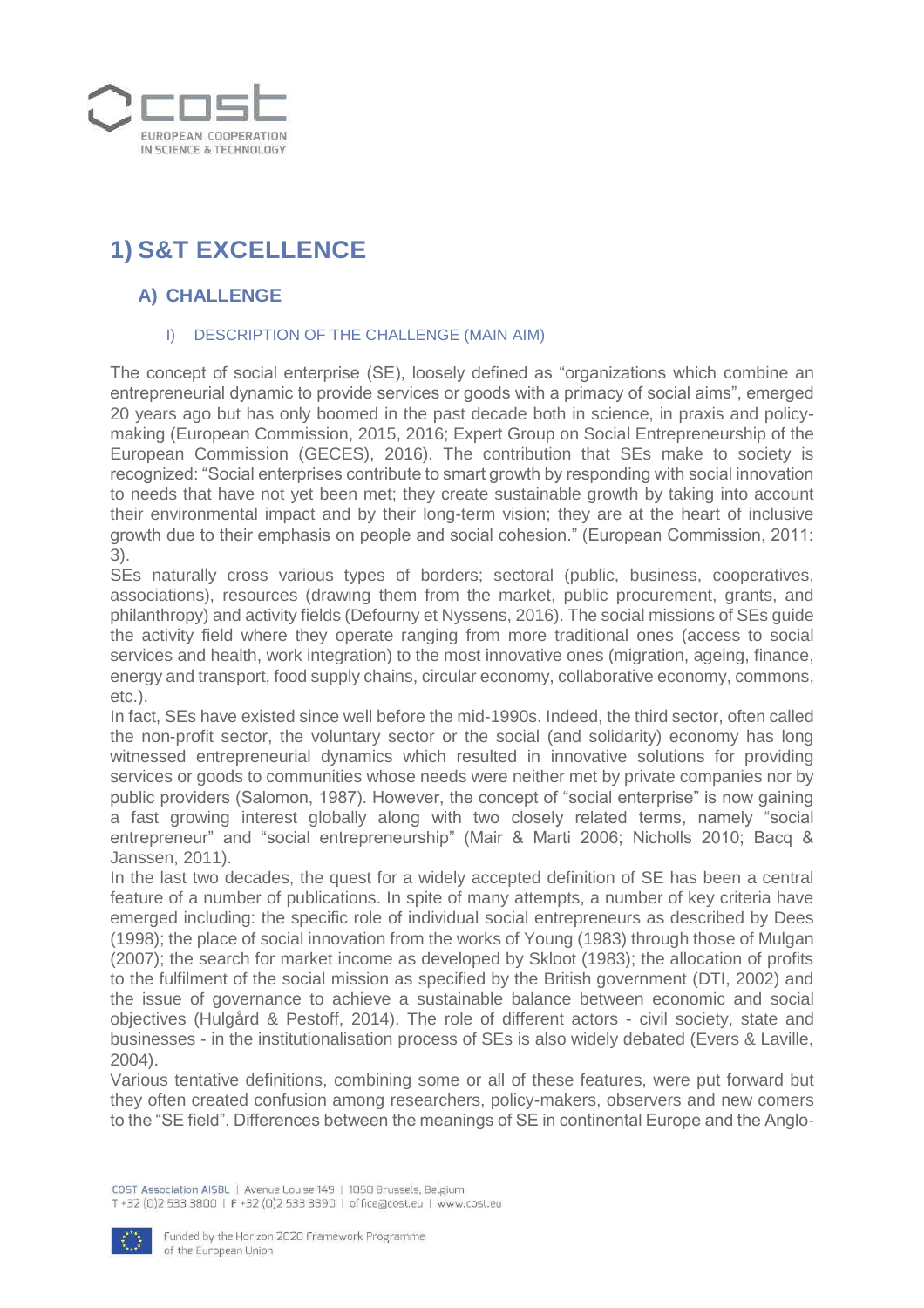

Saxon countries have been explained in terms of the different institutional frameworks (Kerlin, 2013, Defourny & Nyssens, 2010; Galera & Borzaga, 2009; European Commission, 2016). While SEs are influenced by institutional factors at a macro-level, their objectives and organizational features are also shaped by a variety of institutions, at a meso-level, within every single national context such as historical traditions, existing norms and discourses. This implies that supporting the development of SEs cannot be done just through exporting one universal SE model. Unless they are embedded in local contexts, SEs will just be replications of a formula that will last only as long as they are fashionable and funded. It needs to be acknowledged that SEs are fully rooted in local practices that combine the endogenous characteristics and socio-economic contexts and the exogenous influences about the concept itself (e.g., whether the notion originated as a result of the promotion of international organizations and private donors).

Therefore, in order to advance knowledge and to develop evidence-based policy for fostering a sustainable SE eco-system, there is an urgent need to acknowledge the huge diversity of SE models in different industries, which are key areas for the development of sustainable societies. It is imperative to link research efforts to the vast diversity of empirical developments in the SE field. This is not to say field realities have not been carefully observed or analysed to date. On the contrary, a great deal of existing empirical work is extensively used in case study based teaching. Nevertheless, case studies do not bring much evidence about the wide spectrum of SE models: they are precisely selected to illustrate a specific model or issue in a given context.

There is a challenge in achieving a full understanding of the diversity of SE models across Europe and globally, their conditions of emergence and development and their contribution to the general interest. Three central research questions emerge:

What are the SE conceptions and models in which SE practices and policies are embedded in each national/regional context?

What are their innovative contributions in answering new social and ecological needs (migration, health and social care, energy and transport, food supply chains, finance, circular economy, etc.) central for to the development of more sustainable societies?

What institutional development (public policies, legal forms, inter-sectoral partnerships etc.) can support the scaling up and sustainability of these different SE models?

To address these questions it is crucial to overcome existing fragmentation in the levels of knowledge regarding SEs, from a geographical, a disciplinary point of view as well as from categories of stakeholders. Indeed, in some countries, the SE scientific community is still embryonic or inexistent. Moreover, the majority of the work has been traditionally presented from a business perspective, which is, of course, relevant but unfortunately not sufficient to provide an in-depth understanding of the SE field. Finally, there is an urgent need to foster the dialogue between the scientific community with other SE stakeholders to deepen the understanding of the challenges faced by SEs, and inform the development of innovative social, labour and economic policies and practice interventions related to SE. Therefore, to address these limits, the approach adopted in this COST Action is based on three types of networking:

Enlarging (in geographic scope and age) the network of researchers engaged in the production of knowledge about the SE field;

Widening the spectrum of disciplinary perspectives involved in the SE debate;

Connecting researchers and SE stakeholders in creating shared understandings given the varied nature of stakeholders involved in the Action: industry representatives, practitioner umbrella organizations (EU and national levels), and international organizations.

#### II) RELEVANCE AND TIMELINESS

Most of the research on SEs originates from North America and Western Europe, with less focus on COST inclusiveness target countries. Since SE is a concept embedded in socioeconomic contexts, it is vital to facilitate the connecting of existing local knowledge and establishing a programme for cross-national comparative research including these peripheral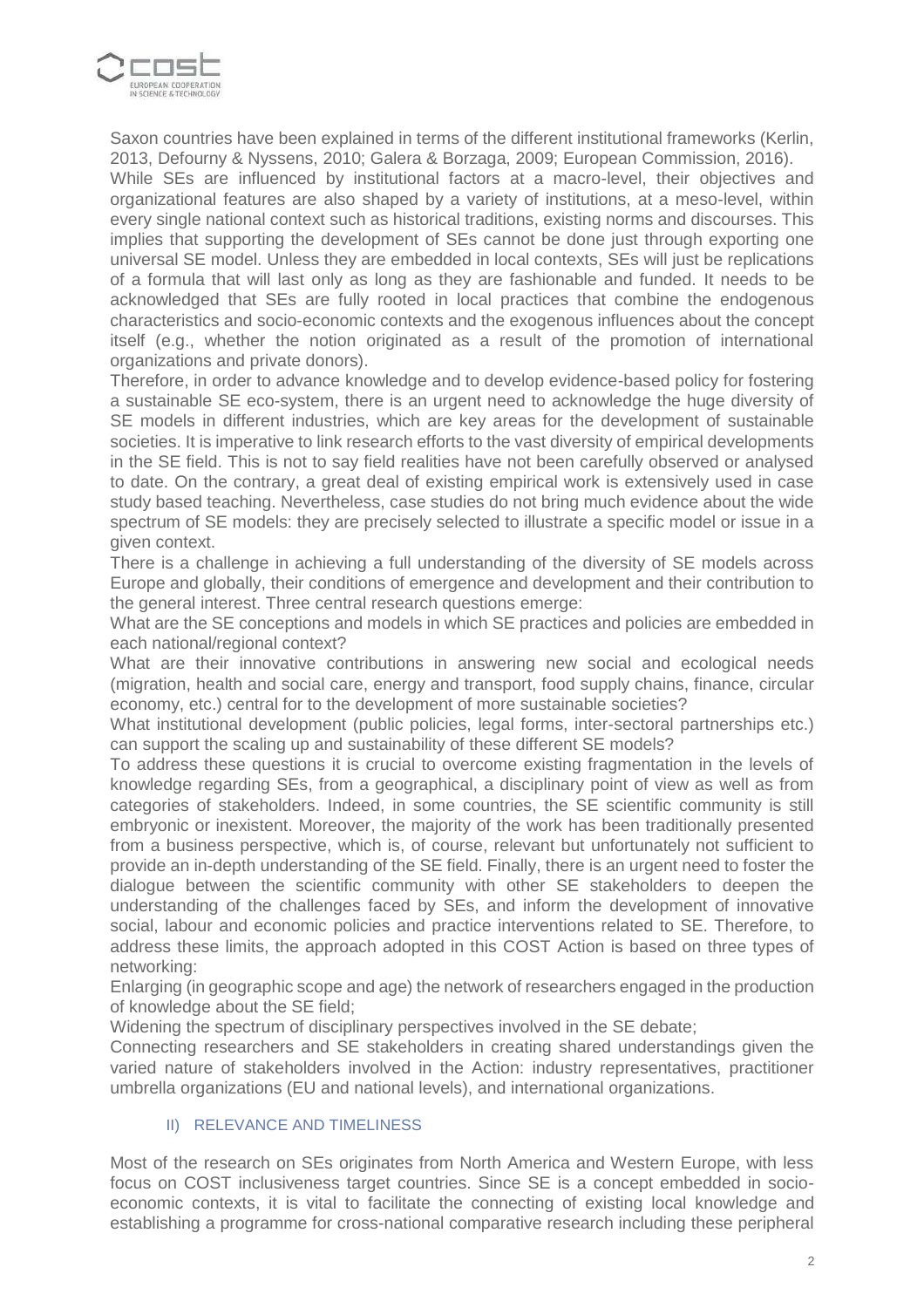

regions. Currently, knowledge on SEs is disparate with uneven levels of quality and research infrastructure across the countries and with a disjointed evidence base located in a too narrow disciplinary approach. Moreover, young researchers exist but often work in isolation.

In terms of policy developments, the interest in SE is exemplified by the significant and innovative policy support package for SE launched by the European Commission in 2011; the Social Business Initiative (SBI). The focus of this initiative is to create a conducive environment for SEs with an emphasis on legal frameworks, access to finance tools and visibility. Two mappings of SEs in Europe (the first one in 2014 and the update of seven countries published in November 2016), a financial instrument targeting SEs and the set-up of an experts' group (GECES) are some of the measures implemented in the last five years. While the first SBI is currently being evaluated, plans for the second phase of this policy package are currently under way. The European Parliament recently decided to re-launch the "Intergroup on Social Economy" in order to monitor developments in this areas (which includes SEs), and mobilise political support for the sector. In parallel with these developments at the EU level, many States have developed their own policies at the national and regional level. Municipalities are showing an increased level of activity with regard to supporting SEs in their territories. However, despite these important policy steps, a lack of shared understanding regarding the diversity of SE models, a sense of fragmentation and a lack of representative voice(s) are often cited as key challenges for the sector. Key SE stakeholders, (practitioners, policy makers, incubators of SEs) are increasingly seeking reliable knowledge from the scientific community to improve their understanding of SEs.

Four actions are needed to move this proposition forward:

- **Support the development of original knowledge on SE models based on a pluridisciplinary** approach and taking into account the diversity of contexts where SEs are emerging.
- **Open up and strengthen the research community to countries with none or a limited tradition of** SE research.
- Activate, train and facilitate networking opportunities for researchers with a special focus on young researchers.
- Connect the research community with a diversity of SE stakeholders.

These four elements will strengthen the research infrastructure especially in COST inclusiveness target countries where SE research is, most of the time, absent. These actions will be achieved through the implementation of Research Coordination Objectives and Capacity-building Objectives, which are explained below.

## **B) SPECIFIC OBJECTIVES**

#### I) RESEARCH COORDINATION OBJECTIVES

Connected to the three research questions identified above, the Action aims at:

- I dentifying and bridging the variety of SE conceptions and models in each national contexts thus reflecting the diversity of welfare regimes, and socio-economic contexts by bringing together researchers from different geographical areas (34 participant countries, more than 40% inclusiveness target countries, and three international partners).
- **Bidging different epistemological traditions (business, economics, sociology, political science,** psychology, education, geography and other social sciences);
- Gathering evidence and analysing the innovative contribution of SEs in at least five key industries for the development of sustainable societies (migration, renewable energy and transport, health and social care, food supply chains, social finance, circular economy etc.).
- **E** guipping major non-research SE stakeholders with robust knowledge to understand the different models of SEs and the institutional factors and organizational choices that shape these models in order to develop a supportive eco-system including relevant social, labour and economic policies through the organization local talks (34 in total, one per partner country).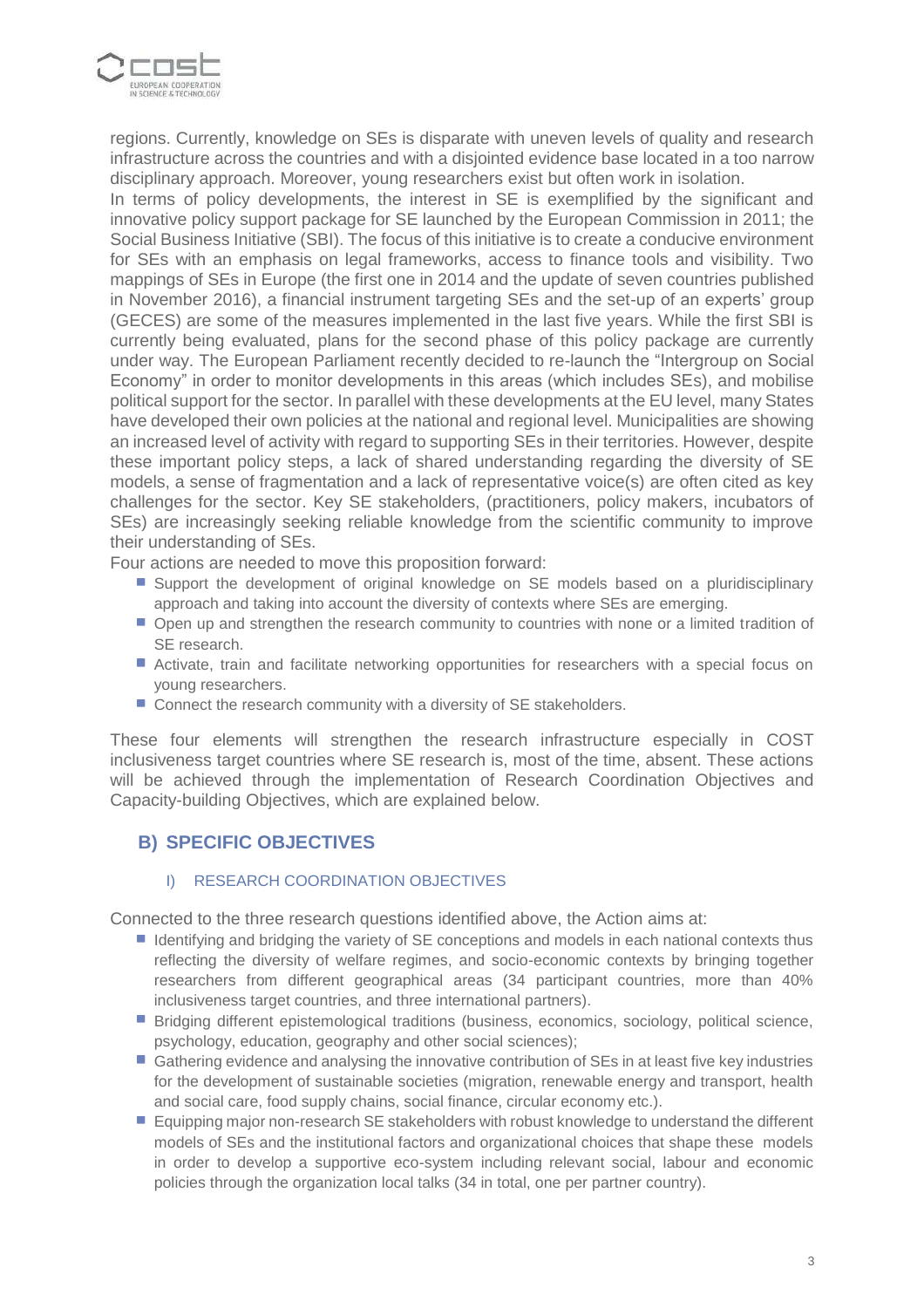

#### II) CAPACITY-BUILDING OBJECTIVES

The Action seeks to gather scholars from different disciplines and geographical backgrounds to bridge separate geographical and disciplinary boundaries in the development of SE knowledge (more than 60 proposers + scholars participating in the conferences and workshops).

Integrate researchers from COST Inclusiveness Target Countries and young scholars into the international SE research community with the support of established scholars (More than 30 Early Career investigators + young scholars participating in conferences and workshops).

Train and strengthen a pluridisciplinary community of PhD students in the field of SE particularly, from COST Inclusiveness Target Countries (two Training Schools gathering at least 70 PhD students + special sessions dedicated to PhD in the conferences and workshops).

Foster new comparative research proposals, joint publications (two books, three special journal issues) and mobility actions (at least 15 Short Term Scientific Missions) for enhancing comparative International research projects on SEs.

## **C) PROGRESS BEYOND THE STATE-OF-THE-ART AND INNOVATION POTENTIAL**

#### I) DESCRIPTION OF THE STATE-OF-THE-ART

Meanings and forms of SEs vary according to the context being strongly shaped by disciplinary traditions, institutional frameworks and discursive fields (see 1.1.1). To classify the different conceptions of SE, different schools of thought have been identified (Defourny & Nyssens, 2010). For the "earned income school", SE is mainly defined by earned-income strategies. A distinction between a version focusing on non-profits becoming more commercial in order to diversify their funding base in support of their social mission (Weisbrod 1998) can be made with a broader version, embracing all forms of business initiatives (Austin et al. 2006). A second school puts the emphasis on innovative social entrepreneurs in the Schumpeterian meaning of the term, in a perspective similar to that adopted earlier by the pioneering work of Young (1986). Moreover, the systemic nature of innovation brought is often underlined (Dees, 1998). Finally, the "EMES school" – named after the European network of researchers devoted to SEs - has tried to identify the specificities of SEs emerging at the crossroads of the market, civil society and public policy. While stressing a social aim embedded in an economic activity as in the two previous schools, this approach differs from them in that it also stresses democratic governance models.

Because of the different conceptions of SE, coexisting to varying extents in most parts of the world including Europe; one approach cannot be viewed as fully representative of the concept in any world area. Some typologies of SE models have drawn from different schools of thought. The market reliance criterion does certainly provide a potential cornerstone to build a classification of SE types. This is particularly the case when SE types are presented along a single-dimensional continuum between two extremes made of a "purely philanthropic" and a "purely commercial" pole (Dees, 1998). Similarly, Alter (2007) focuses on the role of market logics to put forward a typology based on mission orientation, the nature of target markets and the degree of integration of business activities in social programs.

At a broad macro level, Kerlin (2013) adopts an institutional perspective inspired by the "social origins" theory developed by Salamon and colleagues in 2000. She tries to identify key features of macro-institutional frameworks in various countries to show how institutions at national levels tend to shape different types of SEs. At a meso-level, Young and Lecy (2014) propose the metaphor of a "social enterprise zoo" composed by different animals behaving differently from one another and may (or may not) interact with one another in both competitive and complementary ways as do SEs which combine social and market goals in substantially different ways. In such a line, several authors have proposed typologies of SE (Spear et al., 2009; Gordon, 2015; Teasdale, 2012).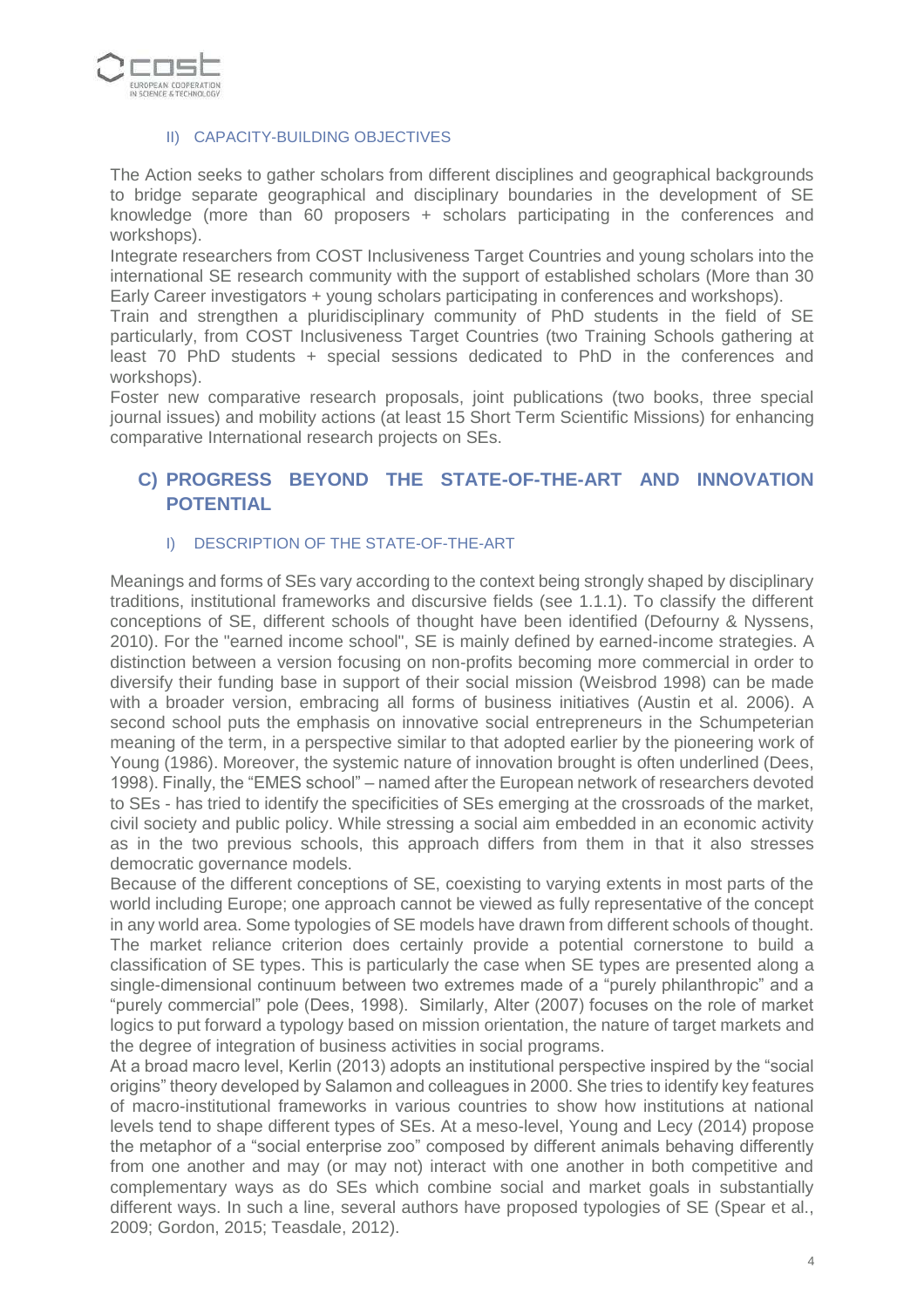

#### II) PROGRESS BEYOND THE STATE-OF-THE-ART

How to explain this diversity at a meso-level? What are the SEs innovative contributions and their impacts in key industries? Which institutional frameworks (including public policies) do foster their development? These remain unanswered questions. This COST Action will move beyond the state of the art by adopting a meso-level perspective which mixes institutional factors and organizational choices to highlight variables that are shaping key facets of SEs and providing grounds to better understand the diversity of SE types in five key innovative industries for the development of sustainable societies,

Our first working hypothesis, based on an explorative database at the international level gathered by the main proposer (not yet published), is that four models can be identified: (1) entrepreneurial non-profit organizations developing earned-income in support of their social mission; (2) social cooperative usually resulting from a move of mutual interest cooperatives towards a behaviour giving more importance to the general interest; (3) social businesses which are mission-driven business. The debate remains open when some activities oriented to social goals are just part of a Corporate Social Responsibility (CSR) strategy ultimately serving a profit-maximization purpose (4) Although SEs are generally seen as private initiatives, social enterprises can emerge as "public-sector spin-offs" due to their connections to some state usual responsibilities. The identification of four major models does not prevent us from being fully aware that SEs are hybrid organizations, per se, combining market and non-market logics, economic, social and political goals (Doherty et al., 2014). Moreover, partnerships between for-profits and non-profits and those involving local public authorities are quite common. Most of the time, however empirical evidence shows that a dominant partner can be identified which deeply influences the adopted model even if in some cases, the hybrid nature of a SE has become organic.

While social enterprises are influenced and constrained by institutional tone-givers, they may be able themselves to impact institutional arrangements. They are institutional entrepreneurs" capable of responding to institutional pressures and taking part in the shaping of institutional arrangements. While the first, "structural" perspective has been developed by early institutional theorists (DiMaggio & Powell 1983), the second, "agency" perspective has emerged more recently, under the banner of institutional entrepreneurship (Battilana et al. 2009) and institutional work (Lawrence & Suddabay et al. 2009). This COST Action, while using bridging notions such as the "institutional logics" framework (Thornton & Ocasio 1999) or the "political embeddedness" concept (Laville et al. 2006), will advance the hypothesis that public policies and norms are the result of interactions among social enterprises, public authorities and forprofit companies.

These two hypotheses will be operationalized in at least five different industries. This perspective will enable to analyse (1) the organizational choices adopted by SEs (economic and governance models), (2) their innovative contributions in answering new social and ecological needs central for the development of more sustainable societies, (3) the institutional development (public policies, norms, legal forms, inter-sectoral partnerships etc.) which can support the scaling up and sustainability of these different SE models.

#### III) INNOVATION IN TACKLING THE CHALLENGE

The core innovation of this networking Action is to reach the Research Coordination objectives and the Capacity-building objectives thanks to connecting:

- $\blacksquare$  countries with a limited research tradition on SEs and leading Western Europe countries;
- **experienced researchers and talent in the form of early-stage researchers;**
- different epistemological traditions;
- different geographical and socio-economic backgrounds;

SE researchers and other stakeholders, practitioners (via the EU and national umbrella organizations and a global SE incubator) and policy-makers at all levels and the Cost National Coordinators (CNC).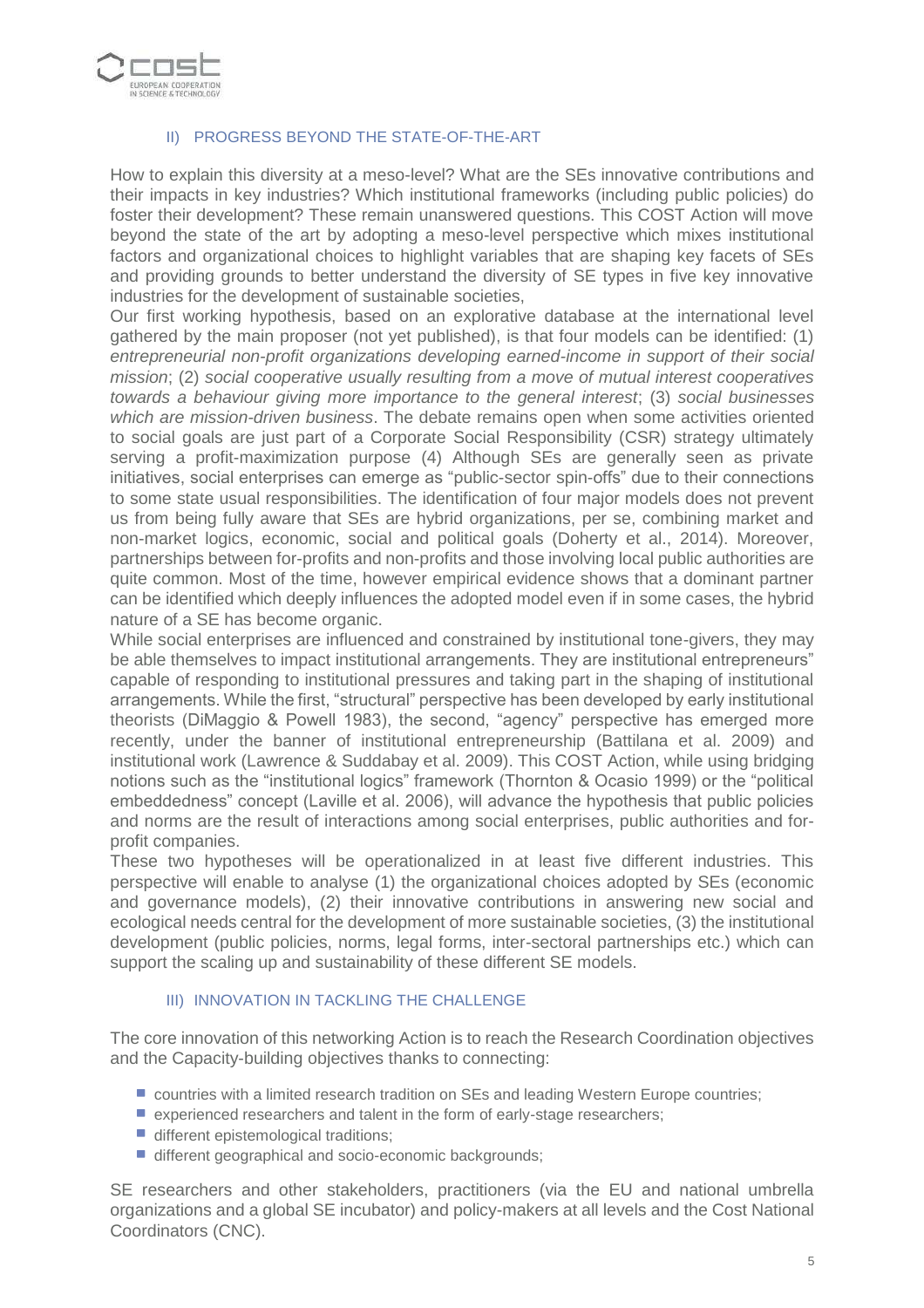

The analytical approach allows to adopt a critical frame, escaping from 'smart models' well shaped by promoting private or public institutions, which means weakening temptations and opportunities of appropriation of the SE phenomenon by specific interests. It focuses on the interactions between endogenous SE characteristics and local socio-economic contexts and exogenous influences, acknowledging the diversity of SE models in different industries.

Moving beyond national and disciplinary approaches and working closely with SE stakeholders, the Action can contribute to unlock the whole SE potential as it can actually be observed at the grassroots level and to develop evidence-based local, national and international policies targeted to the development and advancement of different SE models across different industries which are key for the development of sustainable societies.

## **D) ADDED VALUE OF NETWORKING**

### I) IN RELATION TO THE CHALLENGE

To address the challenge, it is crucial to overcome fragmentation in the knowledge regarding SEs, from a geographical and an epistemological point of view and between researchers and other stakeholders. The member composition of the Action opens the SE field in three ways in order to produce innovative knowledge and tools for SE stakeholders:

By incorporating researchers from a diversity of contexts:

- Researchers from 37 countries are proposers of the Action among which more than 40% are less research-intensive COST countries; four from countries of EU Neighbourhood region (Armenia, Georgia, Lebanon, Russian Federation), and three International Partner Countries (Australia, Brazil, United States). In addition to the phenomenal coverage, complementarity and quality of the proposed Action, the nertwork will work to expand the commitment of researchers from Inclusiveness Target Countries, NNC (Near Neighbour Countries) and IPC (International Partners Countries)
- Early Career Investigators (more than 40%) plus numerous PhDs who often work in isolation from international scholars as these subjects remain most often invisible at the local level.
- **Female researchers: The Main Proposer is a woman and more than 60% of the consortium is** female; gender perspectives will also critically inform the Action's scientific endeavour.
- By linking different disciplines including business, economics, sociology, political science, psychology, education, geography and other social sciences.
- By connecting researchers to SE stakeholders (policy-makers and practitioners through umbrella organizations) and CNCs (Cost National Coordinators) in the consolidation of a research community that is fully aware of the need to collaborate to support evidence-based policymaking. The points of connection with policy-makers and practitioners will be numerous (via specific networking mechanisms and targeted outputs) and supported by the two industry representatives, who themselves collaborate with policy-makers.

Networking mechanisms (working groups, conferences, workshops, local stakeholder talks for policy-makers, Short-Term Scientific Missions (STSMs), Training Schools, communication tools including stakeholders' briefs, electronic media, and web-based dissemination) are particularly relevant tools to connect these fragmented communities and to contribute to closing the gap between the scientific community, policy-makers and society throughout Europe and beyond.

#### II) IN RELATION TO EXISTING EFFORTS AT EUROPEAN AND/OR INTERNATIONAL LEVEL

Various research projects have been developed and supported in the last 10 years in Europe on SEs (PERSE, SELUSI, SEFORÏS, EFESEIIS, Mapping of SE eco-system in Europe etc.) but each of these projects generally relies on one specific "school of thought" (see 1.C.I), on a limited set of countries and disciplinary backgrounds. This Action complements these research programmes while nurturing networks of researchers and contributing to the exchange with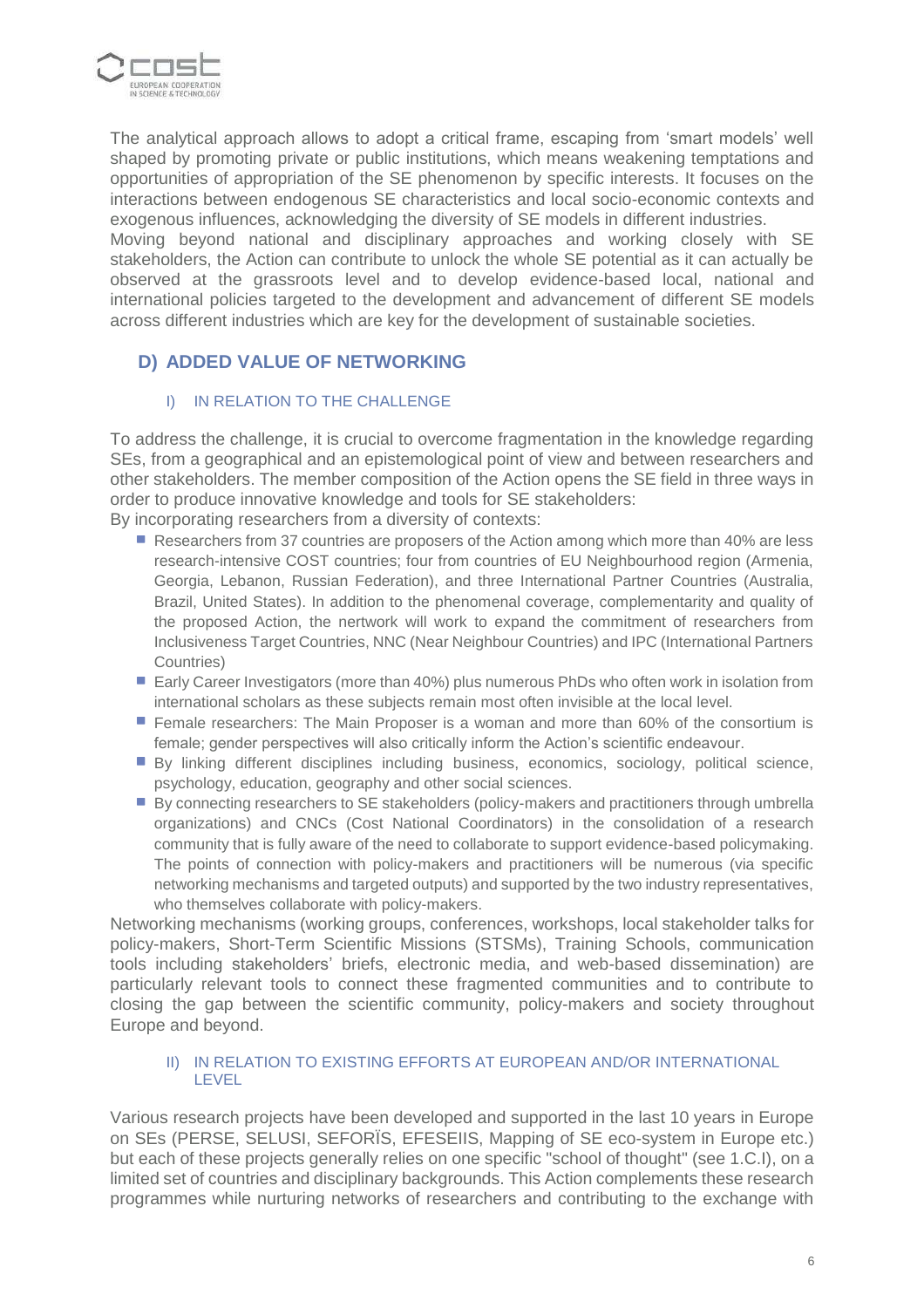

other stakeholders in the co-construction of evidence-based policy making to support the SE eco-system.

The Action is likely to be received very positively given its research-driven dynamic, inclusiveness and openness towards new generations, peripheral countries and different epistemologies. Indeed, researchers from the main international associations and networks of researchers on the wider related topics of social and solidarity economy, third sector, nonprofit studies, and social innovation, and of different disciplines and fields such as economics and business, sociology, political sciences, among others, are included in this Action, entitled EMPOWER-SE (Empowering the next generation of SE scholars).

The Action will benefit from existing connections with the GECES, the European Economic and Social Committee (EESC), the European Parliament Intergroup on the Social Economy and the UN Task Force on Social and Solidarity Economy (UNTFSSE) thus opening the door to numerous international organizations interested in SEs. In addition to policy-related networks, the Action will connect with practitioner umbrella organizations at the European and national levels through the two industry representatives.

# **2) IMPACT**

## **A) EXPECTED IMPACT**

#### I) SHORT-TERM AND LONG-TERM SCIENTIFIC, TECHNOLOGICAL, AND/OR SOCIOECONOMIC IMPACTS

The core scientific impact is the development of original knowledge through the following: Identifying and bridging the variety of SE conceptions and models by bringing together researchers from different geographical areas and different epistemological traditions.

Gathering evidence and analysing the innovative contribution of SEs to key industries for the development of sustainable societies such as migration, renewable energy and transport, health and social care, food supply chains, social finance, circular economy.

Scientific impact will be reached through working groups (WG), academic conferences, scientific publications, Training Schools, and STSM in research centres with a solid research tradition on SEs and by associating early-stage and peripheral country researchers with recognized scholars via collaborative research activities.

#### Early Career Investigators

This category covers postgraduates pursuing a PhDs and recent associate professors or postdocs to build their capacity as emerging researchers. They will find a unique opportunity to integrate with a broad multidisciplinary scientific community that allows them to share their ongoing research. They will also be able to impact their immediate communities by leading an effort to make SEs more visible and documented in their countries. In the medium term, this Action will provide networking and leadership opportunities for emerging talents and thereby strengthen and build a SE scientific community of excellence. In the specific case of PhDs, they will find an unmatched training opportunity and an exposure to the latest research by the leading international scholars.

#### Researchers from ITC Countries

In the short run, the Action strengthens the COST Inclusiveness Policy by fostering improved access and integration of researchers from less research-intensive countries into the wider SE community. The goal is to enlarge the network of actors producing knowledge about the SE field by including peripheral countries and by widening the spectrum of epistemological perspectives involved in the debate. These are channels to overcome fragmentation of knowledge in the SE field by connecting existing local knowledge.

In the medium term, the aim is to create synergies with the EU, nationally and other privately funded research projects on SE and to prepare future H2020 proposals. Lastly, the Action aims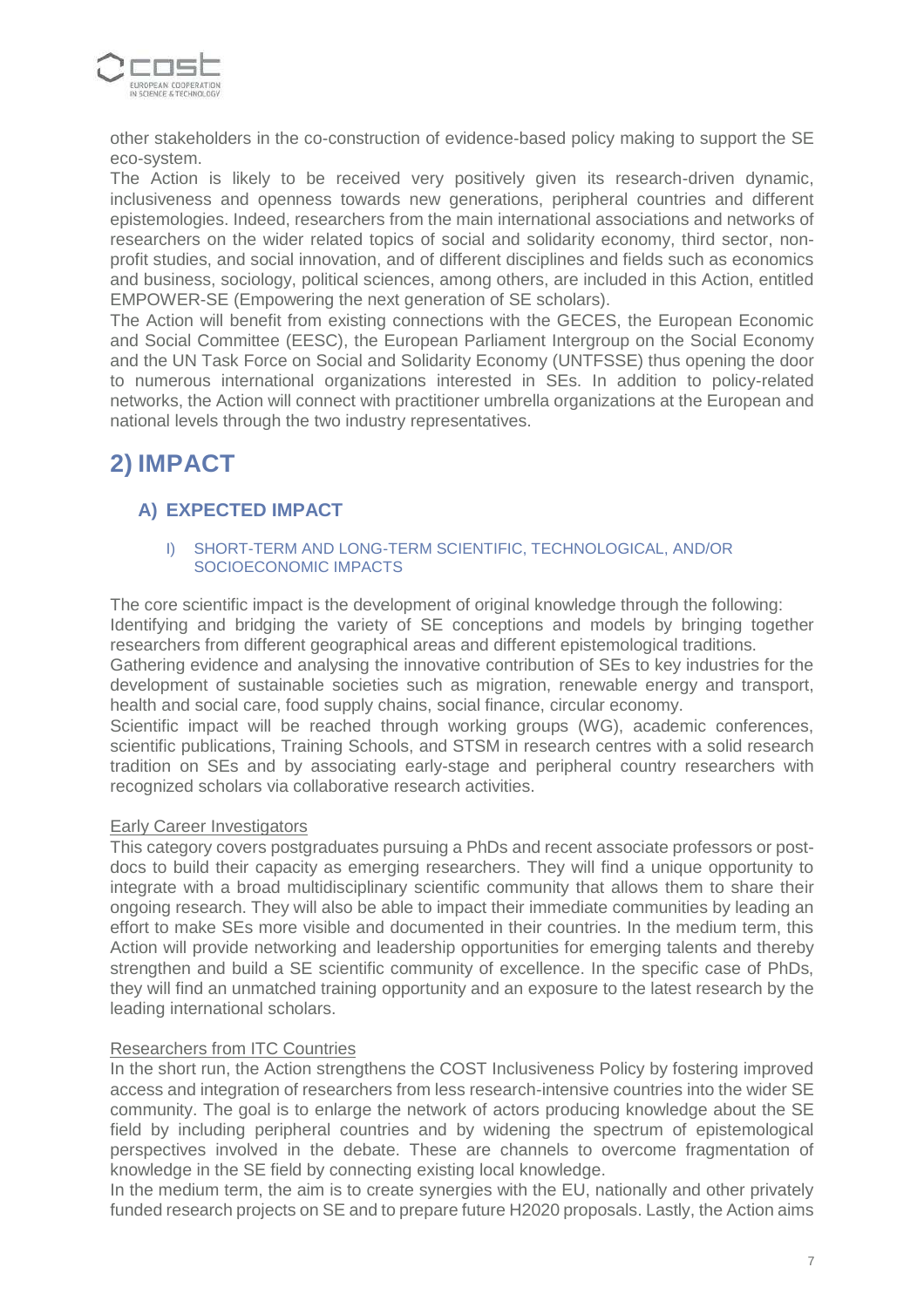

to be a channel to include peripheral and new generation researchers beyond the end of the COST funding in to existing International SE scientific networks.

#### Socio-economic impact

The debate regarding SEs is now on both the public and the private agenda. Indeed, the public sector, the private sector and the civil society, each in its own way, are (re)discovering new opportunities to promote, simultaneously, entrepreneurial spirit and the pursuit of the public good. However, a feeling of confusion dominates among policy-makers and practitioners, observers and new comers to the "SE field" for reasons linked to fragmentation and lack of representative voice(s).

#### The Action will focus on two categories:

#### Policy-makers

As already noted, nowadays policy-makers at all levels seek to have evidence supporting the increasingly complex decisions involved in the creation of policies addressing societal challenges. Indeed, the research was identified as a key lever for the development of SEs in Europe in the SBI strategy launched in 2011 and it is likely to play a crucial role in the second phase of this EU-wide strategy. The Action will therefore provide solid knowledge via a comprehensive conceptual approach to SE field that allows policy-makers to better understand the different models of SEs, their innovative contributions in key industries and their implications for the eco-systems with a specific focus on social, labour and economic policies that can foster SE development.

#### **Practitioners**

In peripheral countries, the ways in which the praxis of SE has occurred is very varied thus representing different institutional developmental paths. Very rarely, there is a sense of community and so this Action, in collaboration with the umbrella organization and the global SE incubator network, will gather some of these practitioners around relevant crucial topics, thus opening the door to further interaction between research and practitioners. This is usually a win-win relationship as SEs offer unique data for researchers to tap into and SEs can learn a lot from the sector about their own dynamics via the reflective effort they do through research. Given the confusion that exists in some countries around SE topics, a focused research-driven interaction like the one proposed by EMPOWER-SE could be considered as an attempt to introduce greater clarity to what is happening in the field both at local and global levels Specifically, the Action will connect researchers and SE stakeholders:

At the local level via the "EMPOWER-SE Talks" where SE researchers will interact with policymakers and practitioners on the basis of the issues identified during the joint scientific work. The goal of these talks is to frame the debate on SEs at the national level by sharing findings from the Action, learning from initiatives coming from other contexts, and creating local connections to advance the SE research and policy agenda.

At the EU/international levels via the sessions specifically aimed at international policy-makers during the two conferences, there will be a chance to learn how SE research can contribute to the policy-making process.

Worldwide observers and newcomers to the SE field will be reached via easy-to-digest podcasts and stakeholder briefs clearly explaining and illustrating transversal notions of SEs. The series will be available in English, although researchers will be encouraged to translate them into their own national languages.

## **B) MEASURES TO MAXIMISE IMPACT**

#### I) PLAN FOR INVOLVING THE MOST RELEVANT STAKEHOLDERS

The plan for involving the three main stakeholder groups (researchers, policy-makers and practitioners) is described below and will be implemented by the Management Committee (MC) through WGs.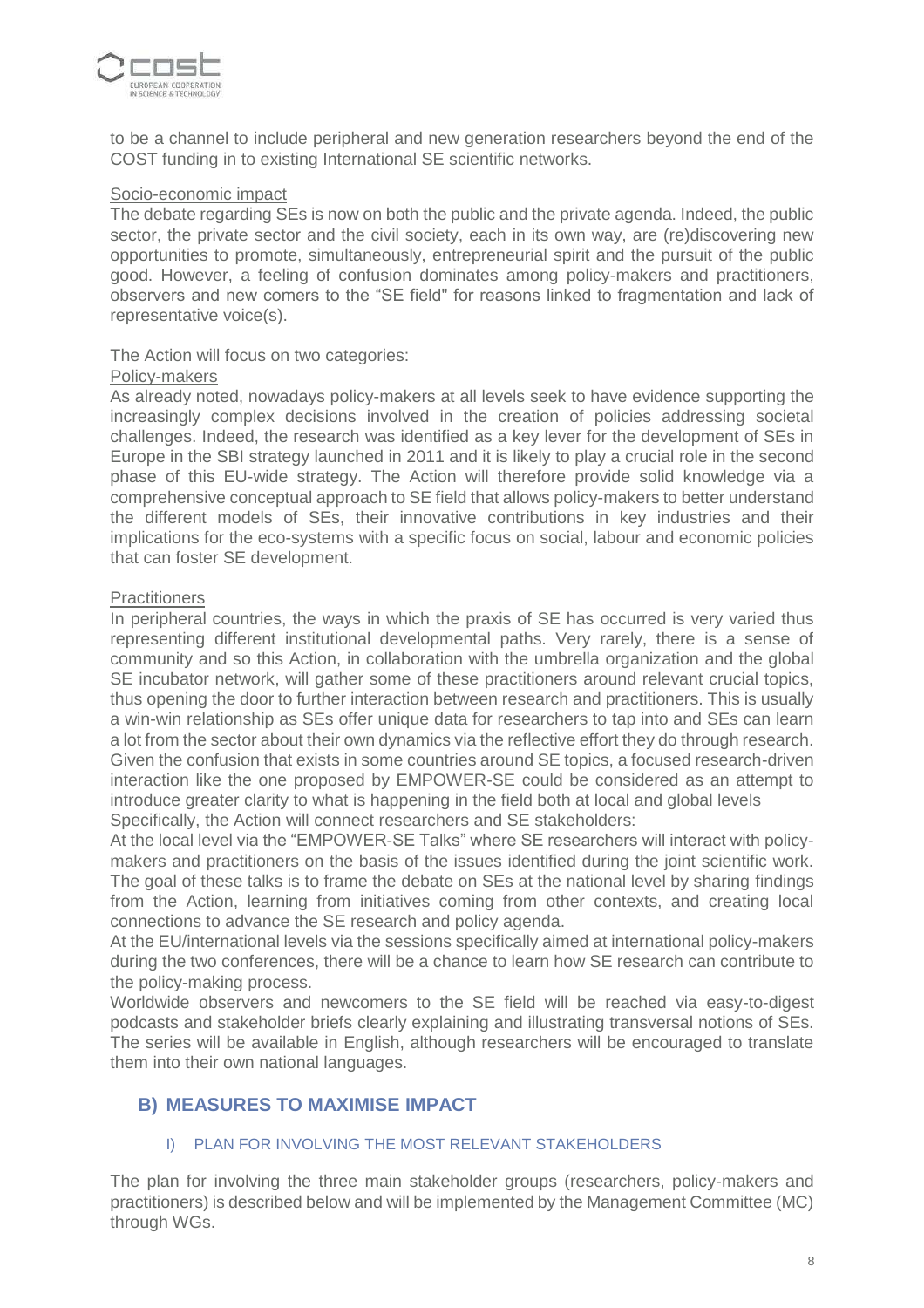

Researchers (with a focus on PhDs, early-stage scholars and peripheral country researchers) The uniqueness of the Action relies on the fact that for the first time it involves a key group of SE researchers from over 38 countries, many of them peripheral countries, over 60% of them female and over 50% Early Career researchers (this percentage excludes the numerous PhDs interested in the Action). Each WG will be led by a group of two or three scholars where at least one will be female and one peripheral country representative. In addition, WG are constructed to get a balanced composition among scientific disciplines, geographical origins and age. The various COST networking tools promoted within the Action will aim at exchanges with peripheral countries and with policy-makers and practitioners. Indeed, researchers will participate in the organization of many of these activities (WG meetings, conferences, stakeholder local talks). For instance, STSMs will offer unique opportunities for researchers who may have never studied SEs outside their country to be exposed to new traditions and approaches while Training Schools will be organized in peripheral countries by local researchers designed to attract PhDs.

#### Policy-makers

They will be activated at two levels. At the national level, public administrators will be invited to take an active role in the "EMPOWER-SE Talks". At the European level, a specific session aimed at policy-makers will organized in each of the two international conferences. Policymakers will be invited to make sure that new research evidence is brought up to the European level in order to support the development of both European and Member State level policy. In addition, the Action will explore with policy-makers and practitioners how to integrate new knowledge within the educational system at various levels, including life-long education.

#### **Practitioners**

They will be activated via the researchers themselves and via the two industry representatives associated with the Action. The local "EMPOWER-SE Talks" will provide a unique opportunity for researchers to offer support to its local practitioner community through sharing the comparative knowledge produced as a result of the Action. The umbrella organization gathering European SE and the global SE incubator networks will make sure that all the local events reach a higher scale by gathering the various inputs and extracting lessons relevant for the SE field.

In relation to the various categories, it is worth noting that many researchers participating in the Action are connected to executive master courses, which include both practitioners and prospective PhD researchers.

#### II) DISSEMINATION AND/OR EXPLOITATION PLAN

The process and results of this Action will be shared with relevant stakeholders with three priorities in mind: accessibility, visibility and timeliness.

A Dissemination Board (DB) will be set up to develop and execute the dissemination plan. The DB will comprise of an elected dissemination officer, a website dissemination member and a representative from each WG. The DB will work closely with other Action organisational structures to coordinate key dissemination actions, summarized below together with expected indicators:

| Action |                                                                                                                                                                                                                                                                                                                                                                                                                                              | <b>Dissemination</b><br>indicators                                                                                                          |
|--------|----------------------------------------------------------------------------------------------------------------------------------------------------------------------------------------------------------------------------------------------------------------------------------------------------------------------------------------------------------------------------------------------------------------------------------------------|---------------------------------------------------------------------------------------------------------------------------------------------|
|        | Publications: The scientific work will be disseminated beyond the<br>direct participants firstly through individual scholarly publications in<br>leading peer-reviewed journals, as well as conference and<br>workshop proceedings special issues (three scientific journals have<br>been already identified in this perspective) and special volumes as<br>part of some of the ongoing series currently edited by members of<br>the Action. | At least 2<br>iournal l<br>issues/2 volumes<br>workshop<br>-5<br>proceedings (one<br>bv<br>industry)<br>Estimated audience:<br>5,000 people |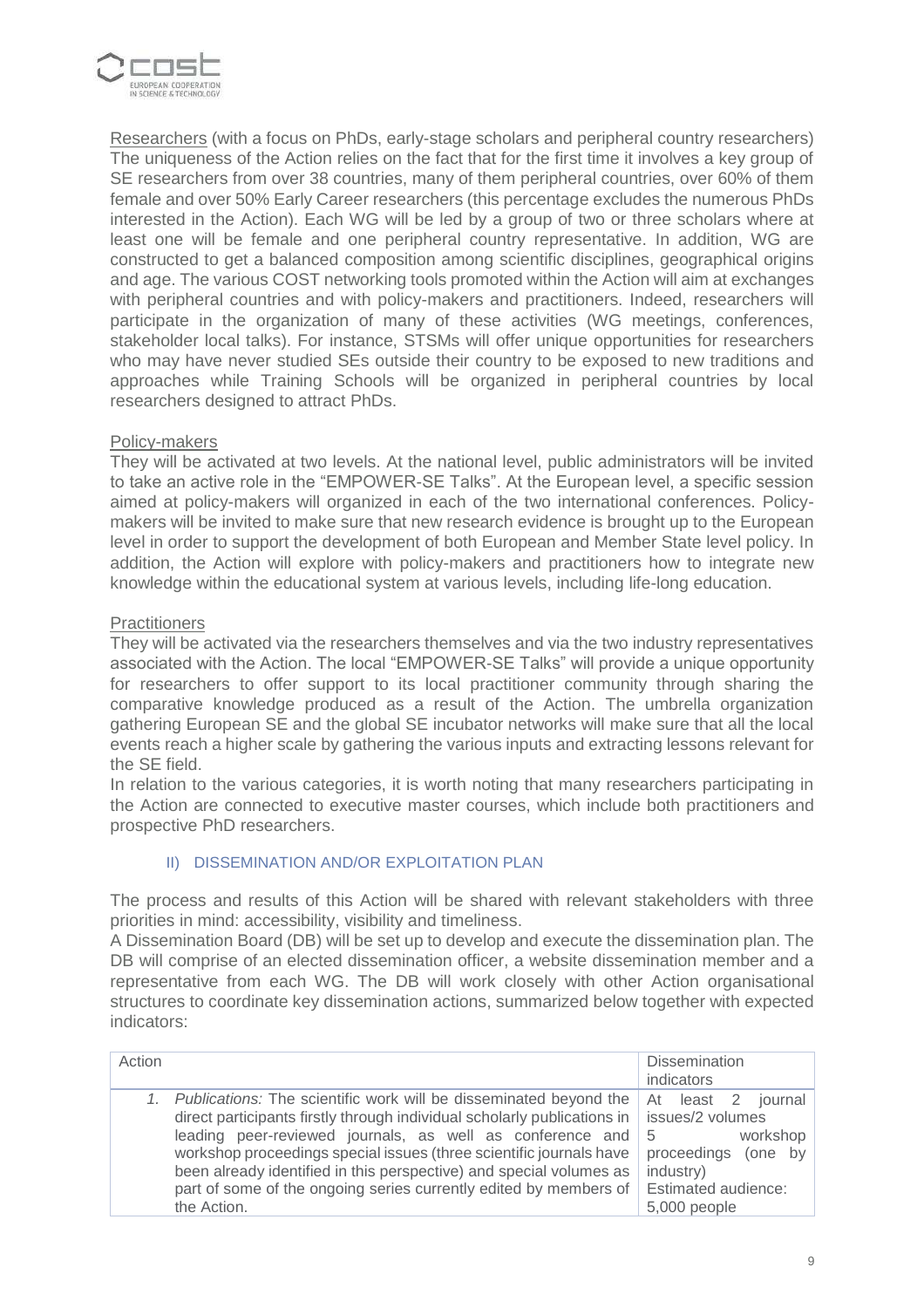

| 2. | Stakeholder briefs summarizing the ongoing research conclusions<br>and proposing innovative approaches to evidence based policy-<br>making and practice, published online and distributed among<br>participants of the local stakeholder talks.                                                                                                                                                                                                                                                                    | 11 stakeholders briefs<br>Estimated audience:<br>3000 people                                                |
|----|--------------------------------------------------------------------------------------------------------------------------------------------------------------------------------------------------------------------------------------------------------------------------------------------------------------------------------------------------------------------------------------------------------------------------------------------------------------------------------------------------------------------|-------------------------------------------------------------------------------------------------------------|
| 3. | Local stakeholder talks: A series of EMPOWER-SE talks in all the<br>countries aimed at policy-makers and practitioners in collaboration<br>with the two international industry representatives.                                                                                                                                                                                                                                                                                                                    | One per country<br>Estimated audience:<br>100 people per talk                                               |
| 4. | Two conferences. These will be mainly of an academic nature,<br>aimed at sharing the results linked to research coordination goals.<br>Each conference will include one workshop targeted at policy-<br>makers focusing on the contribution of the knowledge generated<br>within the Action to policy-making.                                                                                                                                                                                                      | $\overline{2}$<br>International<br>conferences<br>Estimated audience:<br>300<br>people<br>per<br>conference |
| 5. | Podcasts: A podcast series composed (at least one episode per<br>WG.) The series will be in English although the DB will be<br>encouraged to provide subtitles in their languages.                                                                                                                                                                                                                                                                                                                                 | At least 3 podcasts<br>Estimated audience:<br>1000 people                                                   |
| 6. | Website, blog and news alert. A website that includes information<br>about the Action goals, members, actions and results. Pieces<br>based on findings will feature several categories of content<br>(research overviews, summaries of events and personal<br>experiences from the point of view of researchers, examples of<br>concrete SE, etc.) and will be written in plain-language. Every new<br>update in the website or the blog will be included in a monthly news<br>alert summarizing all the activity. | Estimated audience:<br>15000 people                                                                         |
| 7. | Social media presence: The social media will also be used by<br>aligning personal and institutional accounts from members with a<br>social media site that will facilitate individual posts and interactions.<br>Every new update in the website or the blog as well as any news<br>piece by any of the members will be circulated via Twitter,<br>ResearchGate and Facebook.                                                                                                                                      | Estimated audience:<br>3000 people                                                                          |
| 8. | Flyers: Electronic and physical versions of a flyer featuring the<br>Action will be produced, taking into account design principles to<br>maximize its visual impact and information goals.                                                                                                                                                                                                                                                                                                                        | 1000 printed flyers<br>Estimated audience:<br>2000 people                                                   |
| 9. | A facilitation plan: At the end of the Action, a facilitation plan that<br>summarizes the process, the activities and the results of the Action<br>will be published online for interested communities to adapt it with<br>a view on maintaining this initial networking effort beyond the<br>duration of the COST funding.                                                                                                                                                                                        | Estimated audience:<br>50 people                                                                            |

The interaction with policy-makers and practitioners within the Action will result in a 'community of practice' that includes the academic, policy and practice perspectives. Such a community will connect relevant stakeholders against a backdrop of shared research results, particularly in peripheral countries with a nascent SE community. It will facilitate and encourage a comparison of views between Near Neighbour Countries while providing pathways for making SEs more relevant for European societies. The unit in charge of dissemination within EMPOWER-SE will make sure that all the dissemination deliverables are produced and will act as an information hub, turning some of it into newsworthy and shareable material.

A powerful multiplying effect will be created via many SE networks existing (or under development) in various countries covered in the Action, plus all the most relevant European ones, particularly via the two industry representatives. The former gathers European organisations and national umbrella organizations representing cooperatives, mutual, associations, foundations, and social enterprises; while the latter has a presence in 35 countries, including 12 European countries (Austria, Belgium, France, Germany, Greece, Ireland, Italy, Netherlands, Poland, Portugal, Spain, and UK) plus the Scandinavian region. Some important examples are presented below:

| Country        | <b>Networks</b>                                                                 |
|----------------|---------------------------------------------------------------------------------|
| <b>Belgium</b> | SAW-B (umbrella for the social economy)<br>Febecoop (umbrella for cooperatives) |
| Denmark        | National Committee on Social Enterprise                                         |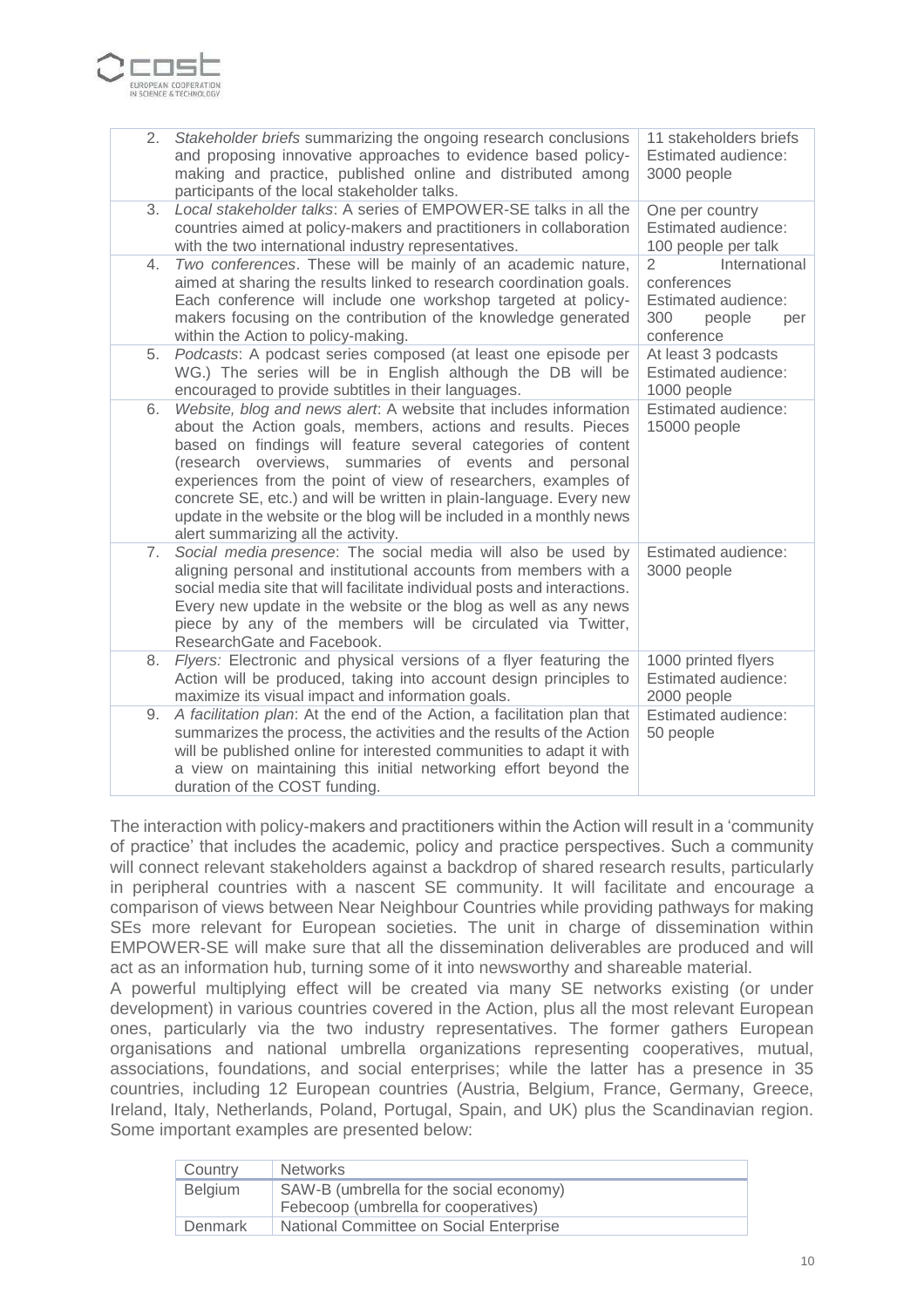

| France    | Social and Solidarity Economy France<br>Movement of Social Entrepreneurs (MOUVES)                                        |
|-----------|--------------------------------------------------------------------------------------------------------------------------|
| Greece    | <b>Greek Social Entrepreneurship Forum</b><br>Network of Social Cooperative Enterprises Central Macedonia                |
| Germany   | Federal Association of Non-statutory Welfare (BAGFW)                                                                     |
| Hungary   | Civil Support Non-profit Kft.                                                                                            |
| Spain     | Spanish Business Confederation of Social Economy (CEPES)<br>Socialemprende (Spanish Association of Social Entrepreneurs) |
| Italy     | Alleanza delle Cooperative Italiane (ACI sociali)<br><b>CGM</b>                                                          |
| Poland    | National Audit Association of Social Cooperatives (FISE)                                                                 |
| <b>UK</b> | Social Enterprise UK                                                                                                     |

The DB will provide assistance to national representatives in how to strengthen communication with the networks and their members throughout the duration of the Action feeding them with information and sharing news on an ongoing basis about what is happening in other countries.

## **C) POTENTIAL FOR INNOVATION VERSUS RISK LEVEL**

#### I) POTENTIAL FOR SCIENTIFIC, TECHNOLOGICAL AND/OR SOCIOECONOMIC INNOVATION BREAKTHROUGHS

As detailed in sections 1.C.II and 1.C.III, the Action fosters a comprehensive scientific understanding of the variety of SE conceptions and models as well as the institutional factors and organizational choices shaping these models and their contexts in specific industries. By co-ordinating research efforts between researchers from more than 38 countries, the Action holds considerable potential for pushing forward the research in addition to contributing to the well-being of European society through promoting more effective policy-making and greater public knowledge about this topic. SEs are understood increasingly as vehicles for social

innovation that can deliver in a participative and efficient way, smart, inclusive, and sustainable solutions in crucial areas such as migration, health and ageing, social finance and ecological transition.

The risk level is minimal as the Action includes the main acknowledged scientific experts in the field and has been prepared in close consultation with relevant stakeholders: more than 60 persons already accepted to be part of the Action. An element of risk at the same time is represented by the diversity of the Action Proposers who have varied experiences, and sociopolitical and educational systems and cultures in their countries, and have had little opportunity to interact. In this context, the Action will offer concrete entry points to co-create future research proposals, articles, exchanges, etc. and to strengthen the ties with policy-makers and practitioners in various industries.

# **3) IMPLEMENTATION**

# **A) DESCRIPTION OF THE WORK PLAN**

## I) DESCRIPTION OF WORKING GROUPS

The Action is organized in a flexible four-year work plan around four working groups (WGs) each of them with specific tasks and deliverables. WG objectives are derived directly from both the research questions of the challenge (see 1.1.1), the research coordination objectives (see 1.2.1) and the capacity – building objectives (1.2.2).

| WG1       | <b>FOUNDATIONS</b>                                                                |
|-----------|-----------------------------------------------------------------------------------|
| Duration  | M1-M24                                                                            |
| Objective | To identify and bind the variety of SE conceptions and models at the local level. |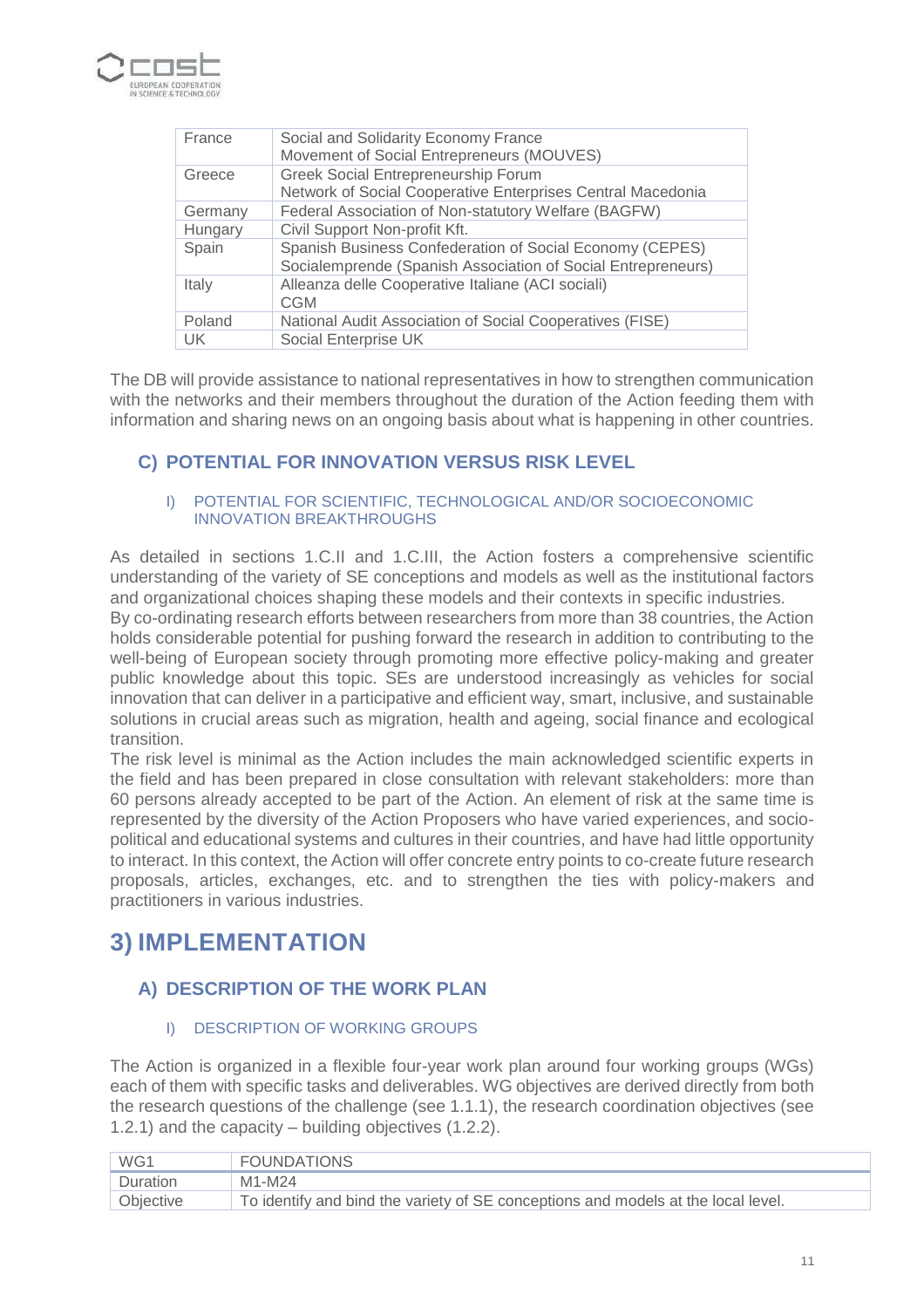

| Tasks               | - Summarizing, for each country, the contextual and conceptual issues surrounding SE<br>(academic spheres, policy makers and civil society).<br>- Identifying the different research fields which, in different countries, can connect with SE<br>studies (e.g. economics and business, organizational studies, sociology, political sciences,<br>$etc.$ ). |
|---------------------|-------------------------------------------------------------------------------------------------------------------------------------------------------------------------------------------------------------------------------------------------------------------------------------------------------------------------------------------------------------|
|                     | - Identifying and characterizing various sets of SEs (fields of activity, social mission, public<br>or private supports, operational and governance models etc.).                                                                                                                                                                                           |
|                     | - Developing a typology of SEs by identifying major distinct "models" in the SE landscape in<br>an international perspective.                                                                                                                                                                                                                               |
| Activities          | 2 WG scientific seminars per year                                                                                                                                                                                                                                                                                                                           |
| <b>Milestone</b>    | Biannual review by the Core Group (CG)                                                                                                                                                                                                                                                                                                                      |
| <b>Deliverables</b> | - Two special journal issues and two books focused on specific regions (3 scientific journals<br>and one publisher have been already identified in the ongoing series currently edited by<br>members of the Action).                                                                                                                                        |
|                     | - Panel sessions at conferences (International Society for Third Sector Research;<br>International Social Innovation Research Conference; European Group for Public<br>Administration Conference; EMES International Research Conference on Social Enterprise;                                                                                              |
|                     | $etc.$ ).<br>- Four stakeholders briefs (one for each publication).<br>- Two training sessions for two Training Schools                                                                                                                                                                                                                                     |

| WG <sub>2</sub>     | <b>INDUSTRIES &amp; IMPACT</b>                                                                                                                                                                                                                                                                                                                                                                                                                                                                           |  |  |  |  |  |
|---------------------|----------------------------------------------------------------------------------------------------------------------------------------------------------------------------------------------------------------------------------------------------------------------------------------------------------------------------------------------------------------------------------------------------------------------------------------------------------------------------------------------------------|--|--|--|--|--|
| Duration            | M12-M48                                                                                                                                                                                                                                                                                                                                                                                                                                                                                                  |  |  |  |  |  |
| Objective           | To gather evidence and analyse the innovative contributions of SEs in 5 key industries for<br>the development of sustainable societies.                                                                                                                                                                                                                                                                                                                                                                  |  |  |  |  |  |
| <b>Tasks</b>        | - Bringing together the key scholars in the SE field for each of the 5 key industries identified:<br>migration, renewable energy and transport, health and social care, food supply chains,<br>social finance, circular economy etc., based on an open call for participation and a<br>transparent process of selection.<br>- Organizing the meetings of the WG according to these fields.<br>- Collecting evidence and analysing the innovative contribution of SEs in an international<br>perspective. |  |  |  |  |  |
| Activities          | 2 WG scientific seminars per year                                                                                                                                                                                                                                                                                                                                                                                                                                                                        |  |  |  |  |  |
| <b>Milestones</b>   | Biannual review by the CG                                                                                                                                                                                                                                                                                                                                                                                                                                                                                |  |  |  |  |  |
| <b>Deliverables</b> | - Proceedings of each workshop gathering the best papers.<br>- Panel sessions at conferences (see suggested conferences above).<br>- Five "stakeholders briefs", one per industry analysed.                                                                                                                                                                                                                                                                                                              |  |  |  |  |  |

| WG3                 | <b>ECO-SYSTEMS</b>                                                                                                                                                                                                                                                                                                                                                                                                                                                                                                                                                                                                                                                                                                                                             |  |  |  |
|---------------------|----------------------------------------------------------------------------------------------------------------------------------------------------------------------------------------------------------------------------------------------------------------------------------------------------------------------------------------------------------------------------------------------------------------------------------------------------------------------------------------------------------------------------------------------------------------------------------------------------------------------------------------------------------------------------------------------------------------------------------------------------------------|--|--|--|
| <b>Duration</b>     | M24-M48                                                                                                                                                                                                                                                                                                                                                                                                                                                                                                                                                                                                                                                                                                                                                        |  |  |  |
| Objective           | To equip major SE stakeholders with robust knowledge to understand how the different<br>elements that compose the eco-system of SEs in each country interact and can have an<br>impact on the scaling of SEs, both wide and deep.                                                                                                                                                                                                                                                                                                                                                                                                                                                                                                                              |  |  |  |
| Tasks               | - Defining the components of the SE eco-system (e.g. the political acknowledgment and legal<br>forms; access to market; the public support -for start-up and scaling up, and the fiscal<br>framework- access to finance; networks and mutual support mechanisms; research and<br>education).<br>- Analysing how the ecosystem of SE is shaped in selected countries, whether all the above-<br>mentioned components are present, whether additional components exist in specific<br>countries and what role is played by each component.<br>- Developing recommendations addressed to both EU institutions and individual countries -<br>including national and local public authorities - with a view to supporting SE further<br>development and scaling up. |  |  |  |
| Activities          | 2 WG scientific seminars per year                                                                                                                                                                                                                                                                                                                                                                                                                                                                                                                                                                                                                                                                                                                              |  |  |  |
| <b>Milestones</b>   | Biannual review by the CG                                                                                                                                                                                                                                                                                                                                                                                                                                                                                                                                                                                                                                                                                                                                      |  |  |  |
| <b>Deliverables</b> | - Two "stakeholders briefs" consisting of a general analysis on the SE eco-system and one<br>comparing eco-systems across geographic regions.<br>- Two training sessions for two Training Schools                                                                                                                                                                                                                                                                                                                                                                                                                                                                                                                                                              |  |  |  |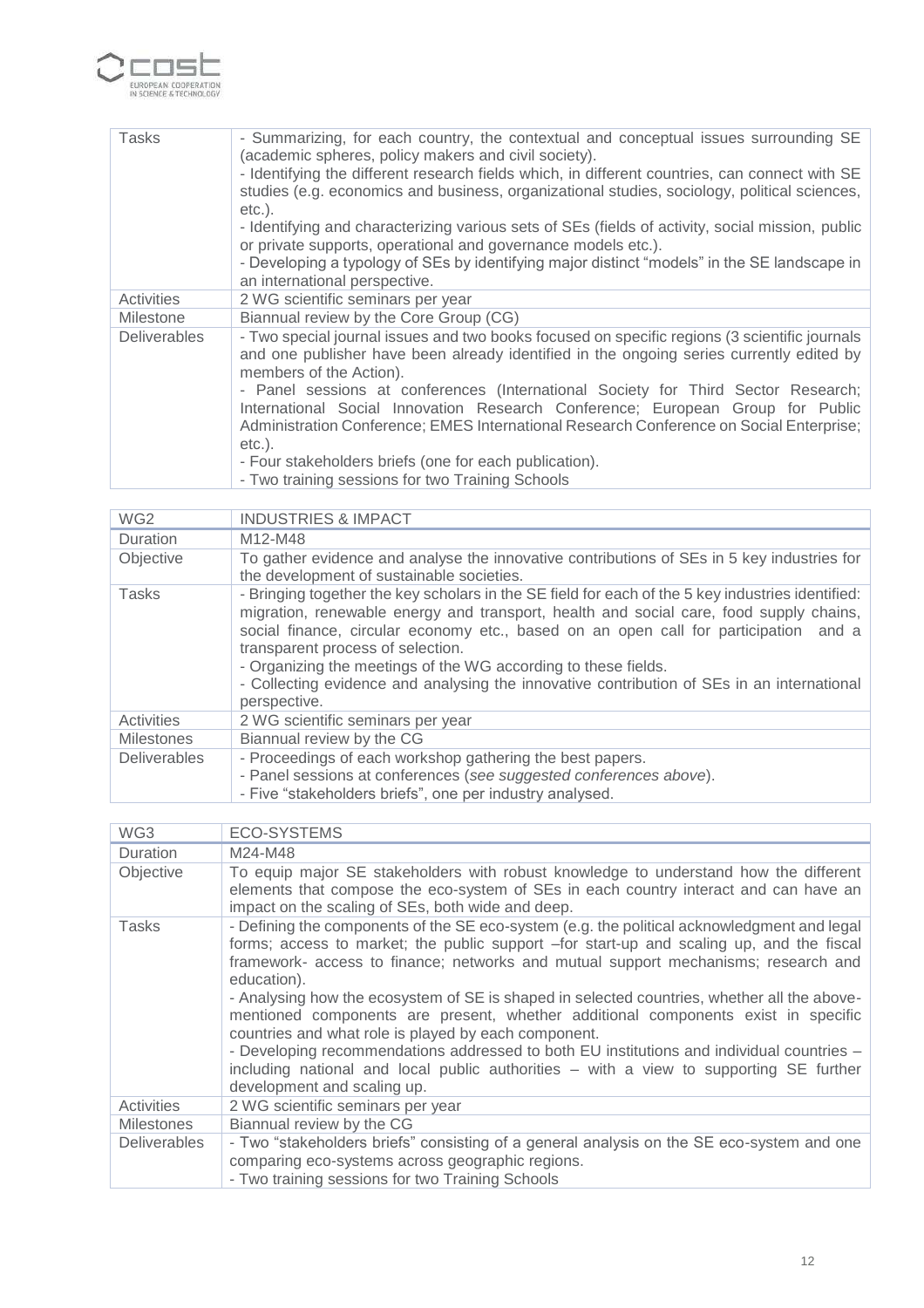

| WG4                 | EDUCATION AND DISSEMINATION                                                                                                                                                                                                                                                                                                                                                                                                                                                                                                                            |  |  |  |
|---------------------|--------------------------------------------------------------------------------------------------------------------------------------------------------------------------------------------------------------------------------------------------------------------------------------------------------------------------------------------------------------------------------------------------------------------------------------------------------------------------------------------------------------------------------------------------------|--|--|--|
| <b>Duration</b>     | M1-M48                                                                                                                                                                                                                                                                                                                                                                                                                                                                                                                                                 |  |  |  |
| Objective           | To produce concrete outputs for SE research community and to ensure the maximum impact<br>of the Action in terms of transfer knowledge and awareness among stakeholders during and<br>beyond the Action duration.                                                                                                                                                                                                                                                                                                                                      |  |  |  |
| Tasks               | - Organising transversal events (two Training Schools, two conferences, STSMs).<br>- Ensuring an Internet presence of the Action's activities and results by maintaining the Action<br>web page; producing news alerts to the Action distribution list; and ensuring the Action<br>community management in the social media.<br>- Take the lead in facilitating the development of new research projects. The Core Group will<br>encourage collaborative writing of funding applications among members by setting up ad hoc<br>sessions during the WGs |  |  |  |
| Activities          | The DB will prepare a proposal detailing the management of all the tasks (calendar, place,<br>members in charge) to be approved by the Management Committee.                                                                                                                                                                                                                                                                                                                                                                                           |  |  |  |
| <b>Milestones</b>   | Biannual review by the DB.                                                                                                                                                                                                                                                                                                                                                                                                                                                                                                                             |  |  |  |
| <b>Deliverables</b> | - Two Training Schools - Two international conferences - Two policy workshops (one within<br>each of the two conferences) - At least 15 Short-Term Scientific Missions.- A flyer about the<br>Action in paper and electronic version. - A podcast series. - A web page embedded in the page<br>of one of the Action including a website and presence in the social media- A facilitation plan<br>to expand the impact of the Action beyond its duration.                                                                                               |  |  |  |

## II) GANTT DIAGRAM

| <b>EMPOWER-SE</b>                                                  |             | Year 1 |                    | Year 2       |                            |             |   | Year 3 |                | Year 4 |       |
|--------------------------------------------------------------------|-------------|--------|--------------------|--------------|----------------------------|-------------|---|--------|----------------|--------|-------|
|                                                                    | 1 2 3 4 5 6 | 8      | 9 10 11 12 1 2 3 4 |              | 10 11 12<br>$\overline{9}$ | $2 \quad 3$ | 5 |        | 10<br>11<br>12 |        | 11 12 |
| <b>WG1. Foundations</b>                                            |             |        |                    |              |                            |             |   |        |                |        |       |
| Summarize, per country, the contextual and conceptual issues       |             |        |                    |              |                            |             |   |        |                |        |       |
| Identify the different research fields                             |             |        |                    |              |                            |             |   |        |                |        |       |
| Identifying and characterizing various sets of SE                  |             |        |                    |              |                            |             |   |        |                |        |       |
| Developing a typology of SE                                        |             |        |                    |              |                            |             |   |        |                |        |       |
| (Activities) Two WG scientific seminars per year                   |             |        |                    |              |                            |             |   |        |                |        |       |
| (Milestone) Biannual review by the Core Group                      |             |        |                    |              |                            |             |   |        |                |        |       |
| WG2, Industries & impact                                           |             |        |                    |              |                            |             |   |        |                |        |       |
| Gather key SE scholars in 5 key industries identified              |             |        |                    |              |                            |             |   |        |                |        |       |
| Organizing the meetings of the WG according to these fields        |             |        |                    |              |                            |             |   |        |                |        |       |
| Analysing the innovative contribution of SE internationally        |             |        |                    |              |                            |             |   |        |                |        |       |
| (Activities) Two WG scientific seminar per year                    |             |        |                    |              |                            |             |   |        |                |        |       |
| (Milestone) Biannual review by the Core Group                      |             |        |                    |              |                            |             |   |        |                |        |       |
| <b>WG3. Eco-systems</b>                                            |             |        |                    |              |                            |             |   |        |                |        |       |
| Defining the components of the SE eco-system                       |             |        |                    |              |                            |             |   |        |                |        |       |
| Analysing how the ecosystem of SE is shaped in selected countries  |             |        |                    |              |                            |             |   |        |                |        |       |
| Developing EU and country recommendations                          |             |        |                    |              |                            |             |   |        |                |        |       |
| (Activities) Two WG scientific seminars per year                   |             |        |                    |              |                            |             |   |        |                |        |       |
| (Milestone) Biannual review by the Core Group                      |             |        |                    |              |                            |             |   |        |                |        |       |
| <b>WG4. Education and dissemination</b>                            |             |        |                    |              |                            |             |   |        |                |        |       |
| Organising events (conferences, C & training schools, TS)          |             | TS     |                    | $\mathbf{c}$ |                            |             |   | TS     |                |        |       |
| Ensuring an Internet presence of the Action's activities           |             |        |                    |              |                            |             |   |        |                |        |       |
| Llead the facilitation of the development of new research projects |             |        |                    |              |                            |             |   |        |                |        |       |
| (Activities) Management proposal approved                          |             |        |                    |              |                            |             |   |        |                |        |       |
| (Milestone) Biannual review by the Core Group                      |             |        |                    |              |                            |             |   |        |                |        |       |

III) PERT CHART

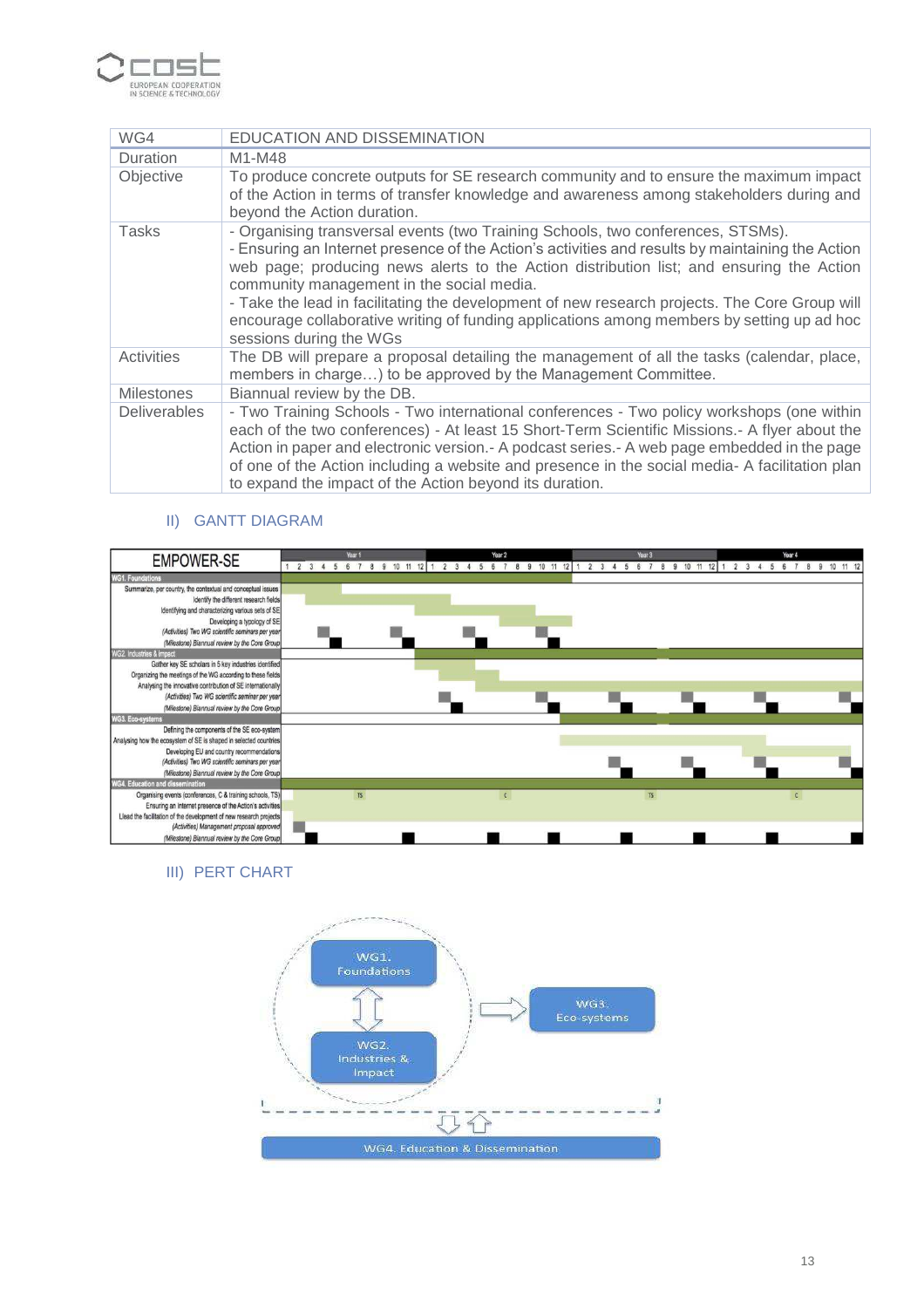

#### IV) RISK AND CONTINGENCY PLANS

Identified risks will be discussed by the CG, which will decide on the urgency of the issue and propose a contingency plan. With regard to the work plan of the Action several risks exist whether they are related to the research (quality and coherence); network (diversity and participation); or Action management perspective.

|                          | <b>Risk</b>                                                                                                                | <b>Contingency plan</b>                                                                                                                                                                                                                                                                                                                                                                      |
|--------------------------|----------------------------------------------------------------------------------------------------------------------------|----------------------------------------------------------------------------------------------------------------------------------------------------------------------------------------------------------------------------------------------------------------------------------------------------------------------------------------------------------------------------------------------|
|                          | Complexity in articulating the<br>WGs.                                                                                     | Careful planning and inter-WG discussion will take place in<br>the CG.                                                                                                                                                                                                                                                                                                                       |
| Research-related         | Lack<br>of<br>understanding<br>between different traditions<br>or disciplines.                                             | Membership composition reflects the strengths of the various<br>researchers as well as the potential for cross-fertilization.                                                                                                                                                                                                                                                                |
|                          | Low quality outputs.                                                                                                       | Detailed feedback and a request to revise the output will be<br>sent to the involved partner. A peer partner involved in a<br>similar task will be invited to accompany the revision process<br>to enhance learning. Should s/he fail to deliver, then s/he will<br>not be invited to future activities of the Action and the CG will<br>take responsibility for delivering it.              |
| Network diversity        | participation<br>from<br>Low<br>researchers<br>in<br>countries<br>characterised<br>by<br>an<br>underdeveloped SE tradition | Given the response to the invitation to participate in the<br>Action, the likelihood of this risk is very low. Should this<br>happen in specific countries, the Action will mobilize<br>researchers in Near Neighbour Countries to contact potential<br>researchers to encourage them to participate.                                                                                        |
|                          | participation<br>from<br>Low<br>stakeholders.                                                                              | The proposed network already involves a wide spectrum of<br>partners. Both researchers and industry representatives will<br>coordinate to contact stakeholders to participate to<br>conferences, local stakeholders talks and Training Schools.                                                                                                                                              |
|                          | Low quality deliverables.                                                                                                  | combines<br>mix<br>between<br>This<br>Action<br>a<br>experienced<br>researchers and early-stage researchers in the SE field. They<br>will work in partnership.<br>Should this problem appear, the responsible participant will<br>be asked to improve the deliverable and if needed the help of<br>a more experienced researcher will be asked to improve the<br>quality of the deliverable. |
| <b>Action management</b> | Delay in the production of<br>deliverables.                                                                                | The experienced coordination team behind the Action will<br>ensure that deadlines are respected. This is a key<br>responsibility of the CG. Should unacceptable delays occur, a<br>substitute within the Action will be assigned to the particular<br>task.                                                                                                                                  |
|                          | Conflict resolution.                                                                                                       | Should a conflict emerge among two or more partners, the CG<br>will address it immediately trying to mediate to find an<br>amicable solution. In case the conflict persists, a crisis<br>committee formed by representatives from the parties and the<br>CG plus an external expert will be put together until a solution<br>is reached.                                                     |

## **B) MANAGEMENT STRUCTURES AND PROCEDURES**

A well-defined decision-making process and a pragmatic approach to the management of the Action will ensure that well-informed and goal-oriented decisions can be taken at all stages. Three bodies will be in charge:

1. The Management Committee (MC) is composed of the Action Chair and Vice-Chair plus up to two representatives of each Member Countries having accepted the Memorandum of Understanding of the Action. It will meet once a year, ideally during the four main events organized by EMPOWER-SE (two Training Schools and two conferences). Its main task is to oversee the coordination, implementation and management of the Action activities as well as the financial management of the grant.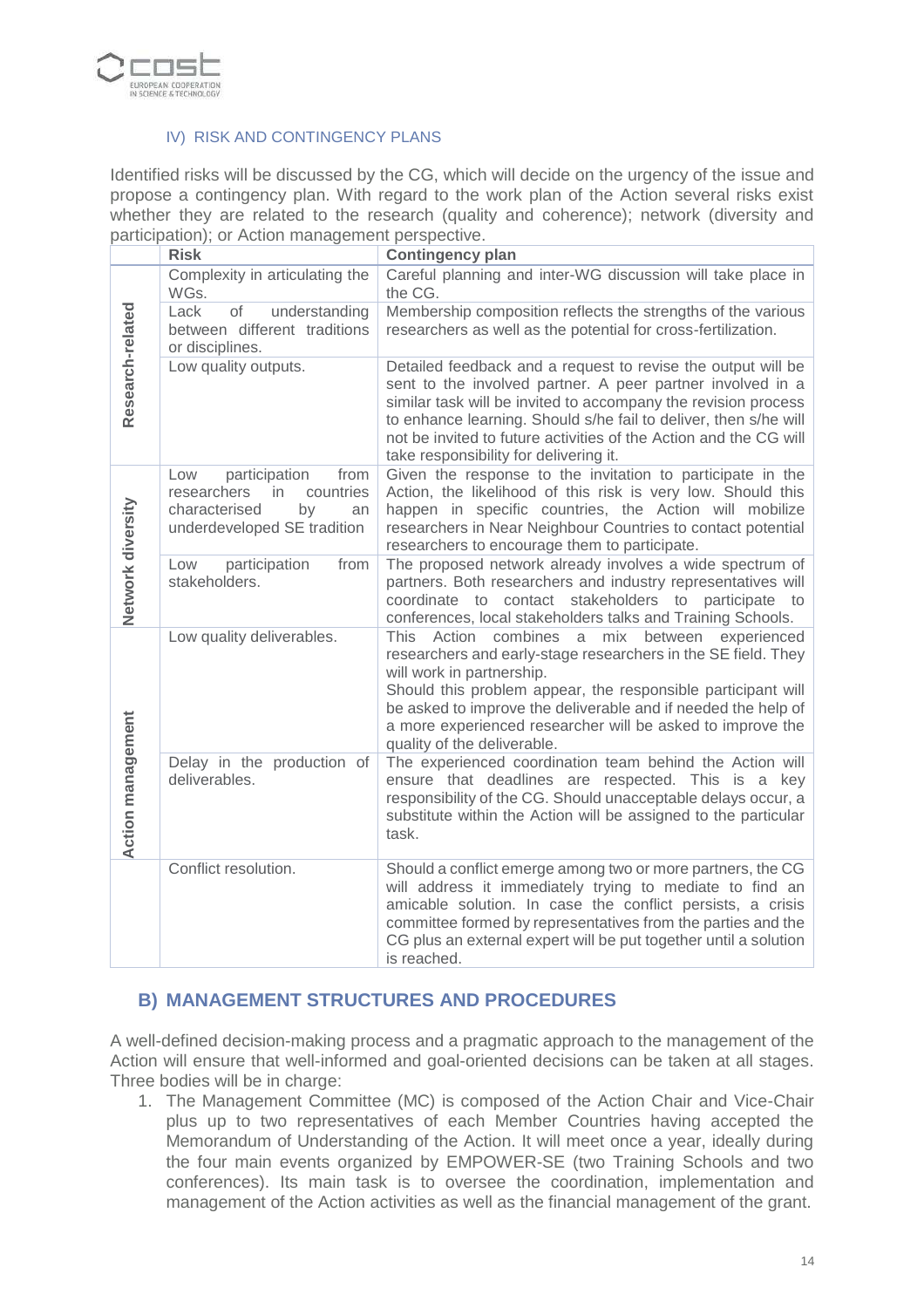

- 2. The Core group (CG) is composed of the Action Chair and Vice-Chair, responsible for coordinating the MC; the WG leaders; the Grant Holder and the dissemination leader. This is the key body to ensure that the correct decisions to meet the objectives of the Action are taken. They will meet at least twice a year and will review the different milestones of the different WGs. The Action will develop an inclusiveness plan that is updated every time that the CG meets with a view to implementing a successful strategy to attract SE researchers and stakeholders.
- 3. The Dissemination Board (DB). The DB is responsible for ensuring that all the activities planned to increase the visibility, outreach and impact of the Action are delivered in a timely manner. It is composed of the Action Chair, a dissemination official and team members devoted to website maintenance, community managements, editorial and scripting tasks.

## **C) NETWORK AS A WHOLE**

This Action rests on the initiative of a network of established scholars in the SE field that have spearheaded the widening of SEs as an inquiry field and as a community of researchers. However, this potentially leading position to take the field to the next level will remain limited in geographic and scientific scope without the support of COST. The proposed breakthroughs in terms of conceptual clarification, epistemological enrichment and shared understandings with policy-makers and practitioners can only be achieved if the diversity of socioeconomic and geographic contexts as well as epistemological traditions are covered. New institutional contexts will be brought into the analysis paving the way to research, policy and practice interactions with those countries in future research proposals.

Therefore, the aim of this Action is to extend the SE community, well beyond this existing network, to all peripheral countries and to young researchers with a specific attention to the less research-intensive countries across the COST Member Countries. This Action includes, at proposal stage, 30 COST Countries from which over 40% represent COST Inclusiveness target countries. 4 NNC Institutions and 3 IPC Institutions will also join the Action. Therefore, the scope of this Action has never been attempted before: indeed, the strength of this Action relies on the interaction between leading scholars with early-stage researchers and countries with a limited research tradition in the SE field.

Such an Action is extremely ambitious requiring the right combination of expertise, experience and centralized coordination on the one hand, and newness, untainted regards, and bottomup initiatives, on the other hand. This is why the proposed Action ensures that the right number of representatives from the various geographic areas representing a priori distinctive traditions (many of them still unexplored) are included.

Lastly, the industry representatives participating in the Action have never before come together into a joint effort as they represent opposing views of the sector. Bringing them together to work toward the achievement of shared objectives will set a "before and after" of SEs in the history of COST countries while opening countless avenues for further research on SEs.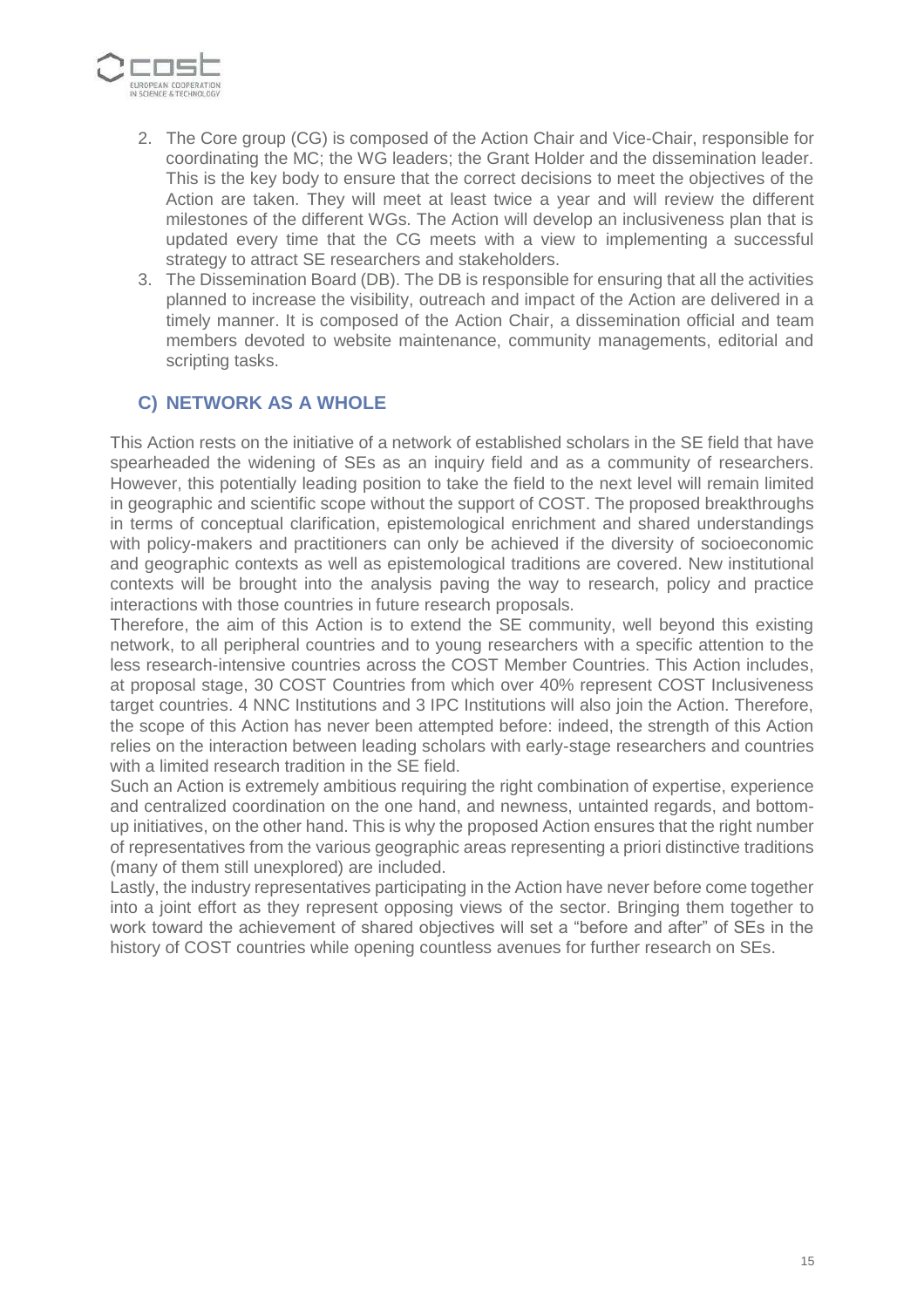

# **REFERENCES**

- Alter (2007), Social Enterprise Typology. Virtue Ventures LLC.
- Austin et al. (2006),"Social Entrepreneurship: It's for Corporations too", in Nicholls, (Ed.),Social Entrepreneurship, New Models of Sustainable Social Change,OUP,169-180.
- Bacq et al. (2011),"The multiple faces of social entrepreneurship: A review of definitional issues based on geographical and thematic criteria", Entrepreneurship & Regional Development,23(5- 6),373-403.
- **Battilana et al. (2009), How Actors Change Institutions: Towards a Theory of Institutional** Entrepreneurship", The Academy of Management Annals,3:1,65-107.
- Dees (1998), The Meaning of Social Entrepreneurship, Stanford University, mimeograph.
- Defourny (2014), "From Third Sector to Social Enterprise: A European Research Trajectory" in Defourny et al.(Eds.) Social Enterprise and the Third Sector, Routledge.
- **Defourny et al. (2010), "Conceptions of social enterprise and social entrepreneurship in Europe** and the United States: convergences and divergences", Journal of Social Entrepreneurship,1,1:32-53.
- Defourny et al. (2016), "Fundamentals for an International Typology of Social Enterprise Models" (ICSEM WP33)
- **Dimaggio et al. (1983), "The iron cage revisited: institutional isomorphism and collective rationality** in organizational fields", American Sociological Review,48,147–160.
- Doherty et al. (2014),"Social enterprises as hybrid organizations: A review and research agenda", International Journal of Management Reviews 16(4),417-436
- DTI (2002), Social Enterprise: A Strategy for Success. London.
- **European Commission (EC) (2011), Social Business Initiative. Creating a favourable climate for** social enterprises, Communication 682.
- EC (2015),A map of social enterprises and their eco-systems in Europe. DG for Employment, Social Affairs and Inclusion.
- EC (2016), Social Enterprises and their eco-systems: developments in Europe. Brussels: DG for Employment, Social Affairs and Inclusion.
- Evers et al.(2004), The Third Sector in Europe, Edward Elgar: Cheltenham.
- Galera et al.(2009), "Social enterprise. An international overview of its conceptual evolution and legal implementation", Social Enterprise Journal,5(3),210-228.
- GECES (2016), Social enterprises and the social economy going forward. Brussels, EC.
- Gordon (2015), "A Typology of Social Enterprise Traditions", **ENRICSEM WP(18)**.
- Hulgård et al.(2014), "Participatory Governance in Social Enterprise", EMES Selected Conference Papers.
- Kerlin (2013), "Defining Social Enterprise across different contexts: a conceptual framework base don institutional factors", NVSQ, 42(1). 84-108.
- Laville et al.(2006),"Public policies and social enterprises in Europe: the challenge of institutionalization", in Nyssens (Ed.), Social enterprise, Routledge, London.
- Lawrence et al.(2009), Institutional Work, Cambridge University Press, Cambridge.
- **Mair et al.(2006), "Social Entrepreneurship Research: a Source of Explanation, Prediction and** Delight", Journal of World Business,41,36-41.
- Mulgan (2007), Social innovation: What it is, why it matters and how it can be accelerated. Basingtonstoke Press.
- **Nicholls (2010), "The Legitimacy of Social Entrepreneurship: Reflexive Isomorphism in a Pre-**Paradigmatic Field", Entrepreneurship Theory and Practice, 34(4),611–633.
- Salamon (1987), "Partners in public service: The scope and theory of government non-profit relations" in Powell (ed.), The Non-profit Sector: A Research Handbook, Yale University Press.
- Skloot (1983), "Should Not-for-Profits Go into Business?", Harvard Business Review, 61 (1), 20-26.
- Spear (2009),"The Governance Challenges of Social Enterprises: Evidence from A UK Empirical Study", Annals of Public and Cooperative Economics, 80(2),247-273.
- Teasdale (2012), "What's in a name? Making sense of social enterprise discourses", Public policy and administration, 27(2),99-119.